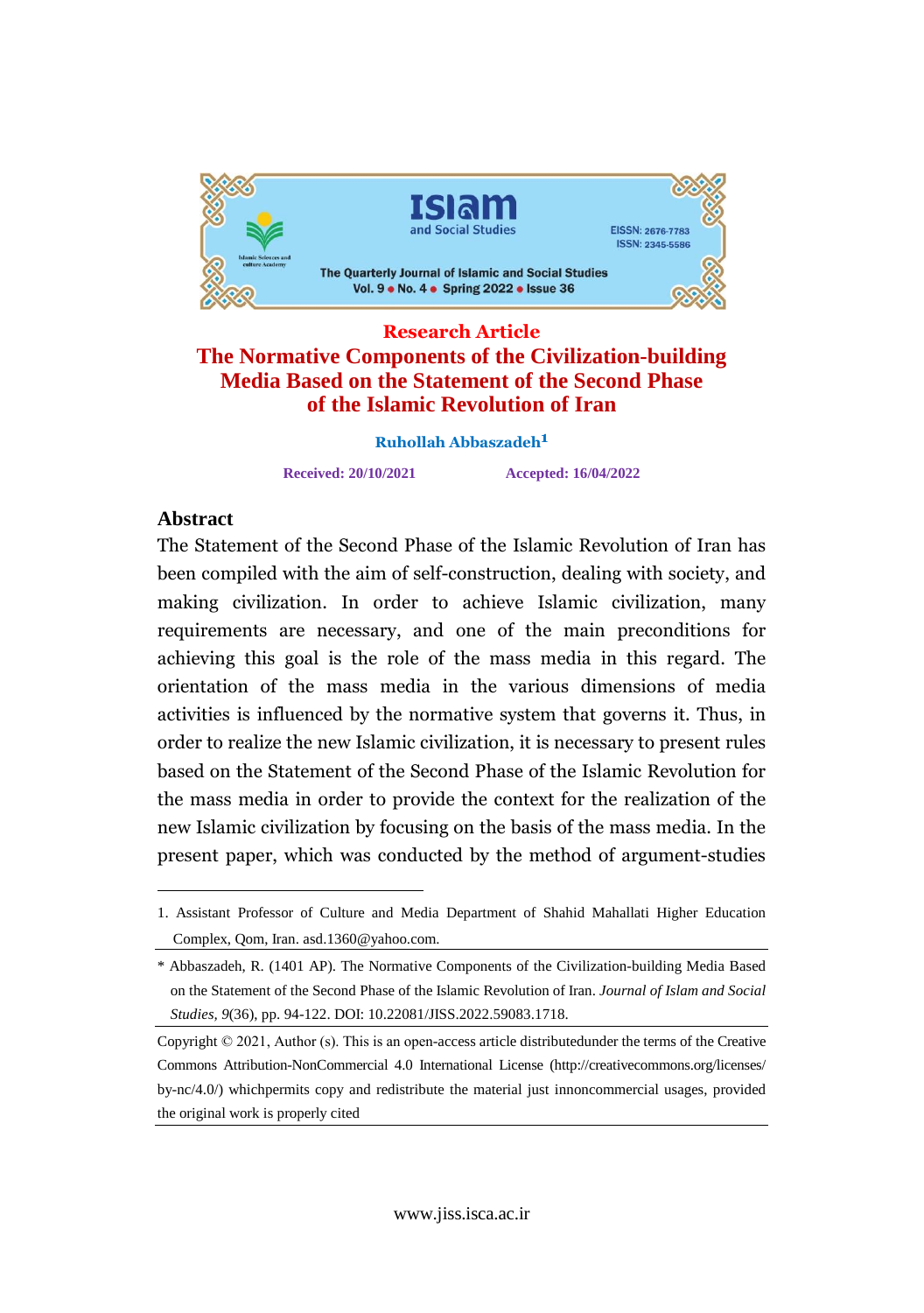research, forty normative components were extracted, then among them, research, forty hormative components were extracted, then among them,<br>the normative components that were more emphasized and referred to the the normalive components that were more emphasized and referred to the components of the civilization-building media were obtained. These components of the civinzation-bunding fields were obtained. These<br>components include monotheism and deep faith, having hope for the components include monothessin and deep rath, having hope for the<br>future, youthfulness and hope for young people in creating the upcoming rature, yournamess and nope for young people in creating the upcoming<br>evolutions, scientism and focusing on research, strengthening spirituality evolutions, scientism and focusing on research, strengthening spiritually<br>and morality, promoting prosperity and economic progress, discourse of justice, supervision and anti-corruption, strengthening national dignity, distict, supervision and anti-corruption, strengthening national diginty, independence and freedom and the promotion of mujahidat in all arenas Independence and reedom and the promotion of mujamdat in an arenas<br>and the promotion of the Islamic way of life. In order to realize these and the promotion of the islamic way of the. In order to realize these<br>components in the media, and especially in the national media, it is components in the media, and especially in the national media, it is<br>necessary to compile a document on the transformation of the national media based on the Statement of the Second Phase of the Islamic Revolution and to make the necessary plans based on it.

#### $\mathbf{R}$ Keywords

Keywords<br>Normative theory, mass media, Islamic civilization, the Second Phase of the Islamic Revolution of Iran, progress.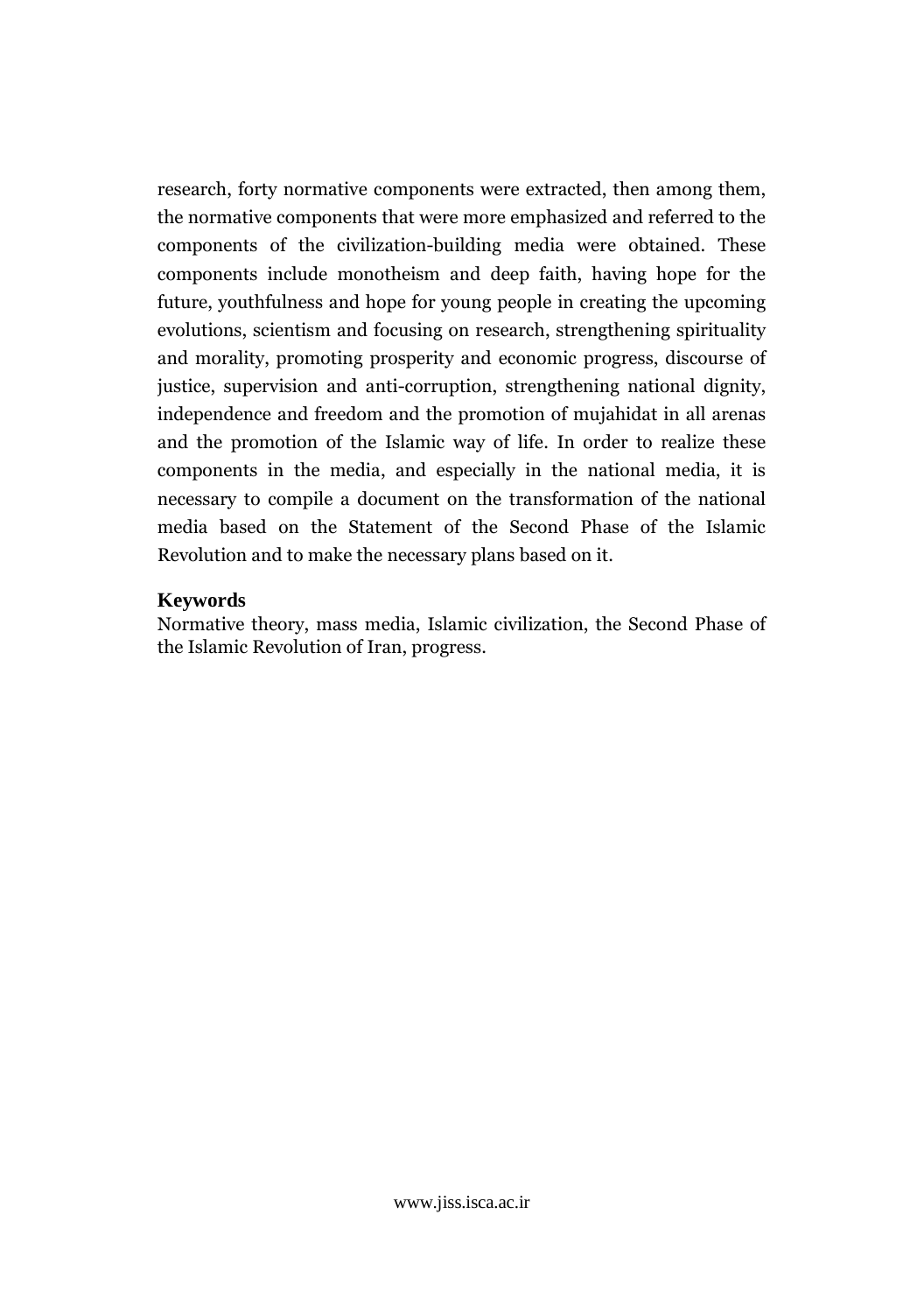

# مقاله يژوهشي مؤلفههاي هنجاري رسانة تمدنساز بر اساس بيانية كام دوم انقلاب

روحالله عباس;اده ْ

تاريخ پذيرش: ١٣٠١/٢٧

تاریخ دریافت: ۱۳۹۹/۰۷/۲۹

جكىدە

بیانیهٔ گام دوم انقلاب اسلامی، با هدف خودسازی، جامعه یردازی و تمدنسازی تدوین شده است. بـرای تحقیق تمدن اسلامی، الزامات فراوانبی لازم است کـه یکـی از مقـدمات اصـلی تحقـق ایـن هـدف، .<br>نقش آفرینی رسانههای جمعی در این راستا می باشـد. جهـت گیری رسـانههای جمعـی در ابعـاد مختلـف .<br>فعالیتهای رسانهای، متأثر از نظام هنجاری حاکم بر آن است؛ از این رو، برای تحقق تمدن نوین اسلامی لازم است قواعدی بر اساس بیانیهٔ گام دوم انقلاب برای رسانههای جمعی ارائه شود تا با عمل رسانههای جمعی بر اساس آن، زمینهٔ تحقق تمدن نوین اسلامی فراهم گردد. در مقالهٔ پیش رو که بـا روش مطالعـهٔ دلالت یژوهی انجام شده، ابتدا چهل مؤلفهٔ هنجاری استخراج گردیـد، سـیس از میـان آنهـا، مؤلفـههای هنجاریای که بیشتر مورد تأکید قرار گرفته بود و مؤلفههای رسانهٔ تمدنساز را بیان می کـرد، بـه دسـت آمد. این مؤلفهها شامل توحیدمحوری و ایمان عمیق، امیدبخشی نسبت به آینده، جـوان گرایی و امیـد بـه جوانان در ایجاد تحولات پیش رو، علمگرایبی و پژوهش محبوری، تقویت معنویت و اخـلاق، تـرویج شکوفایی و پیشرفت اقتصادی، گفتمانسازی عدالتخواهی، نظارت گری و فسادستیزی، تقویت عزّت ملّی، استقلال و آزادی، ترویج مجاهدت در همهٔ عرصهها و ترویج سبک زندگی اسـلامی اسـت. بـرای تحقق این مؤلفهها در رسانهها و بهخصوص رسانهٔ ملی، لازم است سند تحول رسانهٔ ملی بر اسـاس بیاینـهٔ گام دوم انقلاب تدوین شده و برنامهریزیهای لازم بر اساس آن صورت گیرد.

#### كلىدواژەها

نظریهٔ هنجاری، رسانههای جمعی، تمدن اسلامی، گام دوم انقلاب، پیشرفت.

۱. استادیار گروه فرهنگ و رسانه مجتمع آموزش عالیی شهید محلاتی قم، قم، ایران. asd.1360@yahoo.com \* عباس(اده، روحالله. (۱۴۰۱). مؤلفههای هنجاری رسانه تمدنساز بر اساس بیانیه گام دوم انقلاب. فصلنامه علمی ـ DOI: 10.22081/JISS.2022.59083.1718 پژوهشی اسلام و مطالعات اجتماعی، ۹(۳۴)، صص ۹۴–۱۲۲.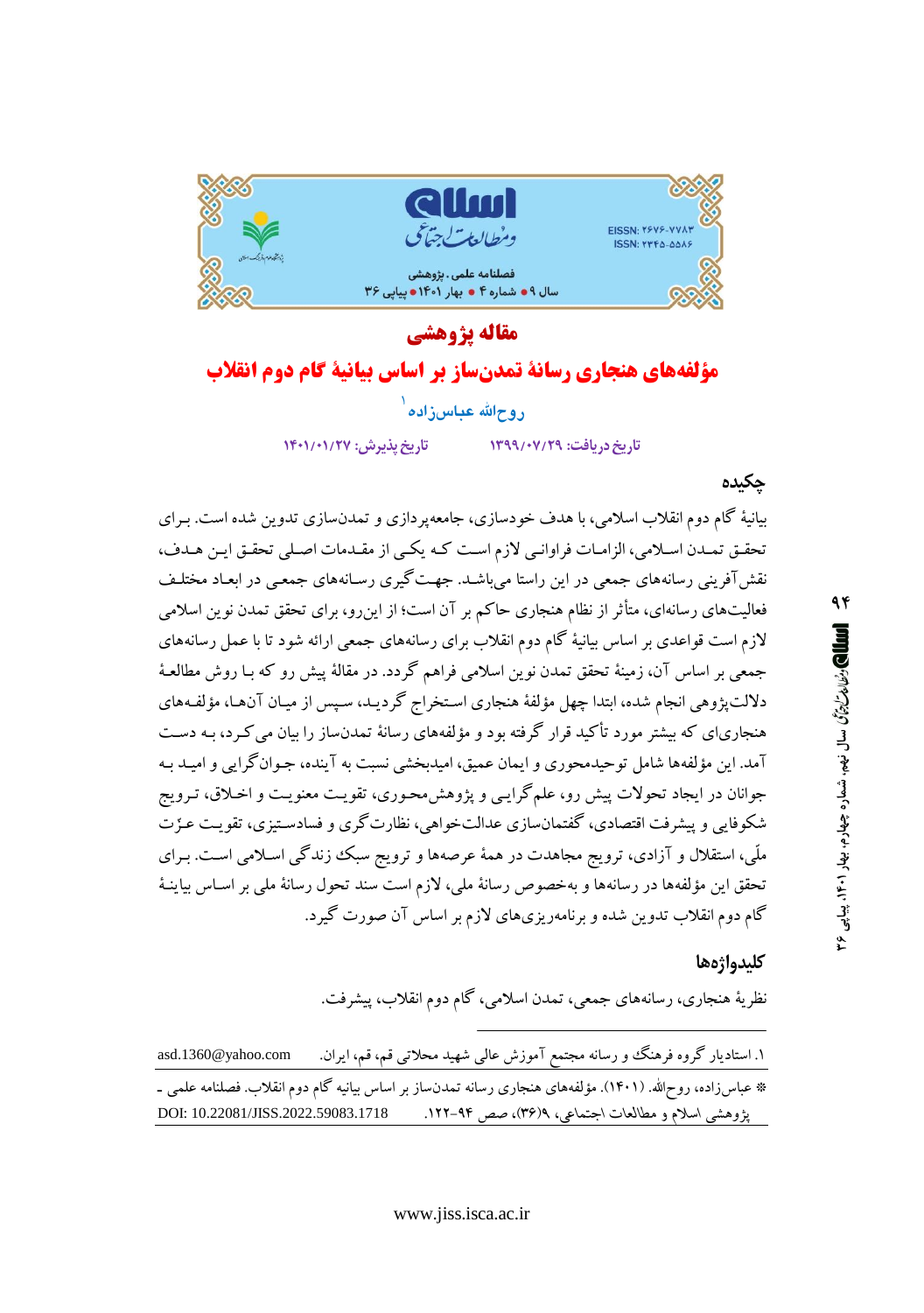در دنیای کنونی شاهد نقـش روزافـزون رسـانههای جمعـی در زنـدگی انسـانها هسـتیم. رسانهها در تعیین جایگـاه واقعیتهـای موجـود جهـان مـؤثر هسـتند و در ابعـاد مختلـف وجودی انسان نفـوذ کـرده و آنهـا را تحـت تـأثیر قـرار دادهانـد. رسـانههای جمعـی در شکل دهی به تصور و شناخت انسانها از جهان اجتماعی نقش بسزایی داشته و مهم تـرین مجاری فرهنگ سازی و عهدهدار هدایت کلمی فرهنگ جامعه بوده و از عوامل تأثیر گذار در ايجاد دگر گوني هاي فرهنگي مي باشند. کارکردها و سمتوسوي حرکت رسـانههاي جمعی تحت تأثیر نظام هنجاری حاکم بر آنها است. هماکنون که انقلاب اسلامی ایران وارد چلهٔ دوم شده است، می توان با بررسی گامهـای طی شـده، نقشـهٔ راه مسـبر آینـده را مشخص کـرد و بـا تمرکـز بـر ايـن نقشـهٔ راه، زمينـهٔ تحقـق اهـداف تمـدنى انقـلاب را فراهم نمود. بیانیـهٔ گـام دوم انقـلاب، مانیفسـت انقـلاب اسـلامی و چـراغ راه چهلسـالهٔ دوم انقلاب است و لازم است بـر اسـاس آن، بـراي بخشهـاي مختلـف نظـام اسـلامي، معیارهـا و شـاخص های جدیـدی بـرای موفقیـت در ایـن گـام و تحقـق تمـدن نـوین اسلامی ترسیم شود. از آنجایی که رسانههای جمعی نقش تعیین کنندهای در زمینهسازی برای حرکت جامعه به سوی اهداف مشخص شده دارند، لازم است بـا سیاسـت گذاری و تعیین راهبردهای کـلان و عملیـاتی و تعیـین اصـول و قواعـد عمـل رسـانهای بـر اسـاس بیانیهٔ گام دوم انقلاب، زمینههای خودسـازی، جامعـهپردازی و تمدنسـازی فـراهم شـود تـا بـا همافزايــي بـا بخش هــاي ديگــر، شــاهد تحقــق تمــدن نــوين اســلامي باشــيم. تاکنون پژوهشی برای استخراج قواعد هنجاری رسـانههای جمعـی بـر اسـاس بیانیـهٔ گـام دوم انقــلاب صــورت نگرفتــه اســت و بــهدليل نقش آفرينــي رســانههاي جمعــي در ايــن عرصه بهخصوص رسانهٔ ملی، ضروری است تا قواعد عمل رسـانههای جمعـی بـر اسـاس بیانیه ترسیم گردد. بنـابراین سـؤال اصـلی پـژوهش ایـن اسـت کـه مؤلفـههای هنجـاری رسانهٔ تمدنساز بر اساس بیانیهٔ گام دوم انقلاب کدامند؟ در این مقاله پس از طرح روش تحقيــق، ادبيــات نظـري تحقيــق مطـرح شــده و بــا مطالعــهٔ دلالــت پژوهي، مؤلفــههاي

www.jiss.isca.ac.ir

#### مقدمه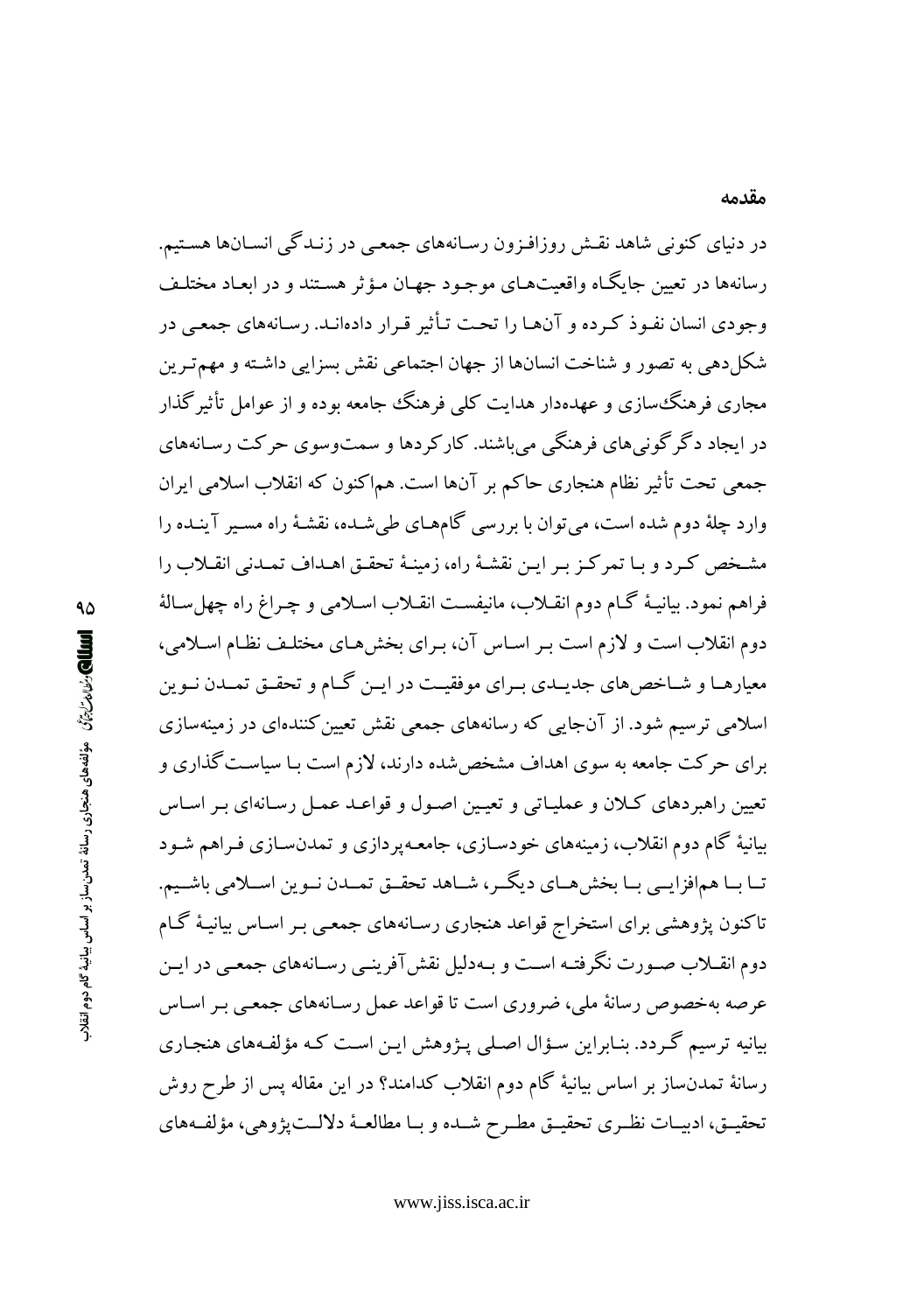رسانهٔ تمدنساز بر اساس محورهای اصلی بیانیهٔ گام دوم (خامنـهای، ۱۲۹۷/۱۱/۲۲)، اسـتخراج شده است.

# ١. اديبات نظري تحقيق

نظریههای هنجاری، ٰ نظریههایی هستند که بر اساس شرایط ارزشی و ایـدئولوژیک بیـان می کننـد کـه چگونـه يـک سيسـتم رسـانه بـراي تحققبخشـيدن بـه يـک مجموعـهاي از ارزش های اجتماعی ایده آل عمل کند (Baran and Davis, 2010, p. 14). بسیاری از نظریههای هنجاري ريشههاي فلسفي، تـاريخي و سياسـي دارنـد. آنهـا نـاگزير بـه نظريـهيردازي و تجـويز ماهيـت روابـط بـين مطبوعـات (و رسـانهها بـهطور كلـي) و جامعـه، فرهنـگ و حكومت سياسي هستند (575 .p. 575) Littlejohn and Foss, 2009, p.). ايــن نظر يــهـها بــه تبيــين بايــدها و نبایدهای حاکم بر وسایل ارتبـاط جمعـی در شـرایط مختلـف پرداختـه و دارای مـاهیتی تعهدآور و الزامآورند (ر.ک: رزاقی، ۱۳۸۱؛ اوسولیوان و دیگران، ۱۳۸۵، ص ۲۲۷). به تعبیـر اسـتفان و همکارانش، نظریههای هنجاری به جای توصیف چیزهایی کـه هستند، هنجارهـایی را تجويز مي كنند كه آرمانهاي خاص، ارزشها يا اصولي را تحقق مي بخشـند ( Littlejohn and Foss, 2009, p. 575). بنــابراين نظريــههاي هنجــاري رســانهها، مجموعــه معيارهــاي كــاملاً مشخصی هستند که راهنمای عمل یا مددکار ارزیابی این نکته هستند کـه رسـانهها عمـلاً چگونه کار خود را انجام می دهند (مک کوایل، ۱۳۸۸، ص ۱۸۲)؛ یا بهعبارتی، بـه نظامهـای کنترل و مدیریت رسانهها می پردازد که بر محتوای آنها اثر می گذارد و ایـن امـر بهنوبـهٔ خود اثرات رسانهها را معین و مشخص می سازد (مهدیزاده، ۱۳۹۱، ص ۸۵).

در سال ۱۹۵۶ میلادی، سه تن از استادان علوم ارتباطات و رسانهشناسی آمریکا به نام فرد سیبرت، تئودور پیترسـون و ویلبـر شـرام، نخسـتین دسـتهبندی منسـجم از نظریــههای هنجاری رسانه را در کتابی تحت عنوان چهار تئوری مطبوعـات منتشر کردند و با اشاره بـه چهار نظریهٔ اقتدارگرا، مطبوعات آزاد، رسانههای شوروی و مسئولیت اجتمـاعی، در مجمـوع

<sup>1.</sup> normative theories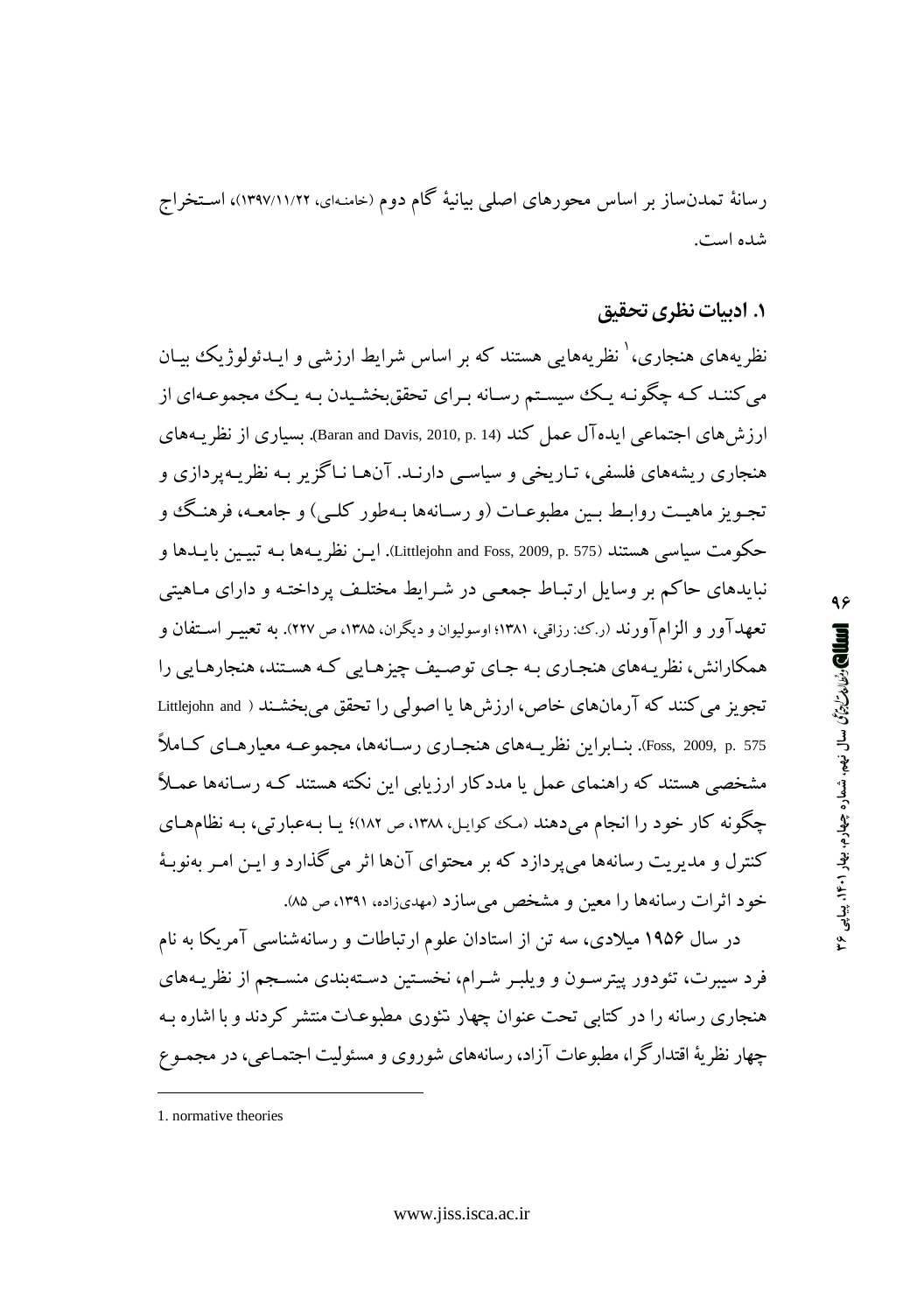دو تئــوری اساســی ســلطه و آزاد را مطــرح نمودنــد (Siebert & Peterson& Schramm, 1963). «برخی اندیشمندان دیگر نیـز بـر طبقهبنـدی دوگانـهٔ رسـانههای اقتـدارگرا و آزادیگـرا تأکید کر دهاند» (معتمدنژاد و معتمدنژاد، ۱۳۸۶، ص ۲۹۶).

هدف از ارائهٔ نظریههای هنجاری، ارائهٔ ویژگی های رسانهٔ مطلوب است. پهطور کلی قواعد هنجاری، تعیین کنندهٔ مؤلفههایی است کـه رسـانهها بایـد مراعـات کننـد و نهایتـاً هدف از رعایت این مؤلفهها را بیان می کنند و اینکه رسانهها، باید جامعیه را بهسوی چیه آرمان و نقطهٔ مطلوبی سوق دهند. بیانیهٔ گام دوم انقـلاب نیـز در حرکـت چهلِ سـالهٔ دوم که برای خودسازی، جامعهپردازی و تمدنسازی تدوین شده است و سندی پراهمیت و همهجانبهنگر است، این ظرفیت را دارد کـه بایـدها و نبایـدها و نقشـهٔ راه تمدنسـازی را برای رسانههای جمعی مشخص کند؛ زیرا «تمدن، پیشرفت و توسعهٔ همهجانبه ناشبی از مجموعه دستاوردهای مادی و معنوی بشر میباشد که حاصل تعـالی فرهنگــی و یــذیرش نظم اجتماعی است» (ولایتی، ۱۳۸۶، ج۱، ص ۲۲). تمدن اسلامی نیـز تمـدنی دینـی اسـت کـه همهٔ مؤلفههای آن بر محور اسلام بـوده و بـر اسـاس نگـرش توحیـدی و مجموعـهای از ساختهها و اندوختههای معنوی و مادی، انسان را بهسوی سعادت و کمال سـوق می دهـد (جاناحمدی، ۱۳۹۱، صص ۵۱-۵۲). بنابراین تمدن اسلامی که تمدنی است که پیشرفت مادی و معنوی آن در عرصههای مختلف بر اساس آموزههای اسلامی بوده، در بیانیهٔ گام دوم نیز مـورد توجـه قـرار گرفتـه و بـر اسـاس اقتضـائات زمـاني و مكـاني، مؤلفـههاي حركـت جمهوری اسلامی ایران بهسوی تمدن اسلامی مورد توجه قرار گرفته است و رسانههای جمعي بايد براي تحقق آرمان انقلاب اسلامي، اين مؤلفهها را مورد توجه قرار دهند؛ لـذا در این مقاله، مؤلفههای هنجاری رسانهٔ تمدنساز بر اساس بیانیهٔ گام دوم انقـلاب ترسـیم شده است.

#### ٢. روش تحقيق

در محافل علمي وقتي فلسفه، ايده، چارچوب، نظريـه يـا مـدلمي جديـد مطـرح ميشـود، رشتههای دیگر تمایل دارند که از آنها برای توسعهٔ دانش رشتهای خـود اسـتفاده کننـد؛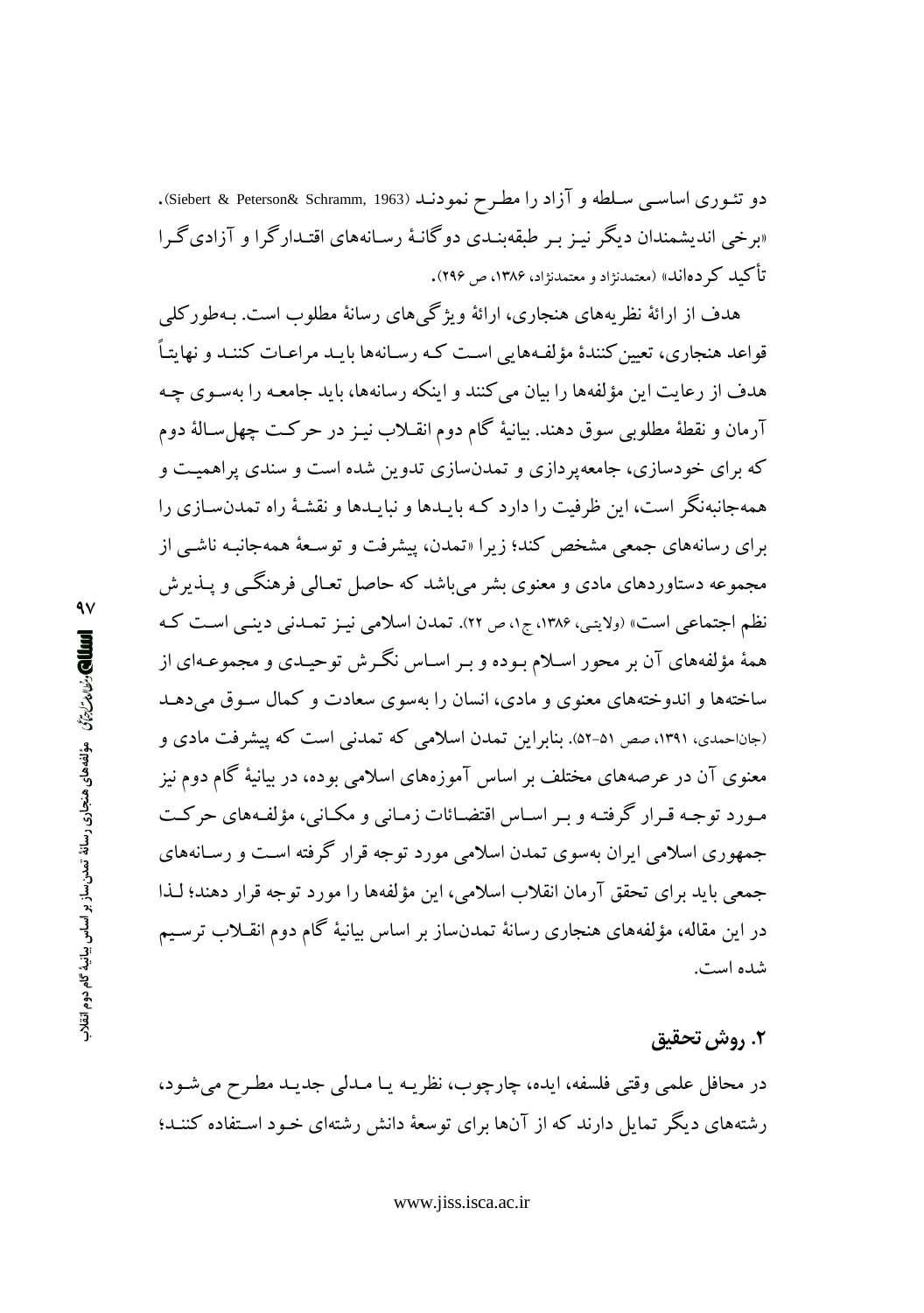همچنان که گاهی اوقـات ایـدهها و نظـرات یـک اندیشـمند، مأخـذ دلالـت بـرای یـک حوزهٔ مطالعاتی قرار می گیرد. این تحقیق نیـز بـه روش مطالعـهٔ دلالت یژوهشـی صـورت گرفتـه اسـت. «در مطالعـهٔ دلالـت یژوهی، دلالتهـای مکاتـب، فلسـفهها، یارادابمهـا، نظریهها، مدلها، فنون و ایدههای خاص برای یک حوزهٔ تخصصی استخراج می گردد» (داناییفرد، ۱۳۹۵، ص ۴۵). برای استخراج مؤلفهها و اصول هنجاری حاکم بر رسانههای جمعـي بـه روش مطالعـهٔ دلالت پژوهشـي، بـه بررسـي محورهـا و مضـامين اصـلي بيانيـهٔ گـام دوم كـه بـا هـدف تمدنسـازي تـدوين شـده و ظرفيـت تعيـين بايـدها و نبايـدهاي رسانههای جمعی را دارد، پرداخته شده است تـا مؤلفـههای هنجـاری رسـانههای جمعـی مشخص شود.

در این پـژوهش یـک سـؤال کلـی مطـرح میشـود کـه بیانیـهٔ گـام دوم انقـلاب چـه دلالتهبایی به ای مؤلفههای هنجباری رسیانههای جمعبی دارد؟ لبذا تحقیق پیش رو از نوع پژوهش برایشی است؛ زیرا دلالتهای بیانیهٔ گام دوم انقـلاب بهصـورت ظهـوری (برايشــي) شــكل مي گيرنــد و چــارچوب اوليــهاي از موضــوع دلالتهــا مشــخص نشده است. بنـابراین تـلاش شـده اسـت تـا ایـدههای بیانیـهٔ گـام دوم بـرای قواعـد عمـل رسانههای جمعی استخراج شود. بنابراین پس از چندین بار مطالعه بیانیهٔ گـام دوم، چهـل مؤلفه استخراج شد و در ادامه، پس از بررسی میزان اهمیت ایـن مؤلفـهها در مـتن بیانیـه، ایدههای کلیدی به دست آمد. این مراجعه به بیانیه، تا احصای کامل و جامع دلالتها ادامه داشت تـا دلالتهـا بـهنحو جـامع، شـفاف، منطقـى و روان ترسـيم شـوند. «منطـق دلالتها و استحکام استنادی آنها می تواند در تعیین اعتبار دلالتها بسیار تعیین کننـده باشد» (دانایه فرد، ۱۳۹۵، ص ۶۲) .

#### ۳. یافتههای تحقیق

پس از بررسبي دلالتپژوهي بيانيـۀ گـام دوم انقـلاب، مؤلفـههاي تمدنسـاز رسـانههاي جمعی استخراج شد که در ذیل می آید.

٩٨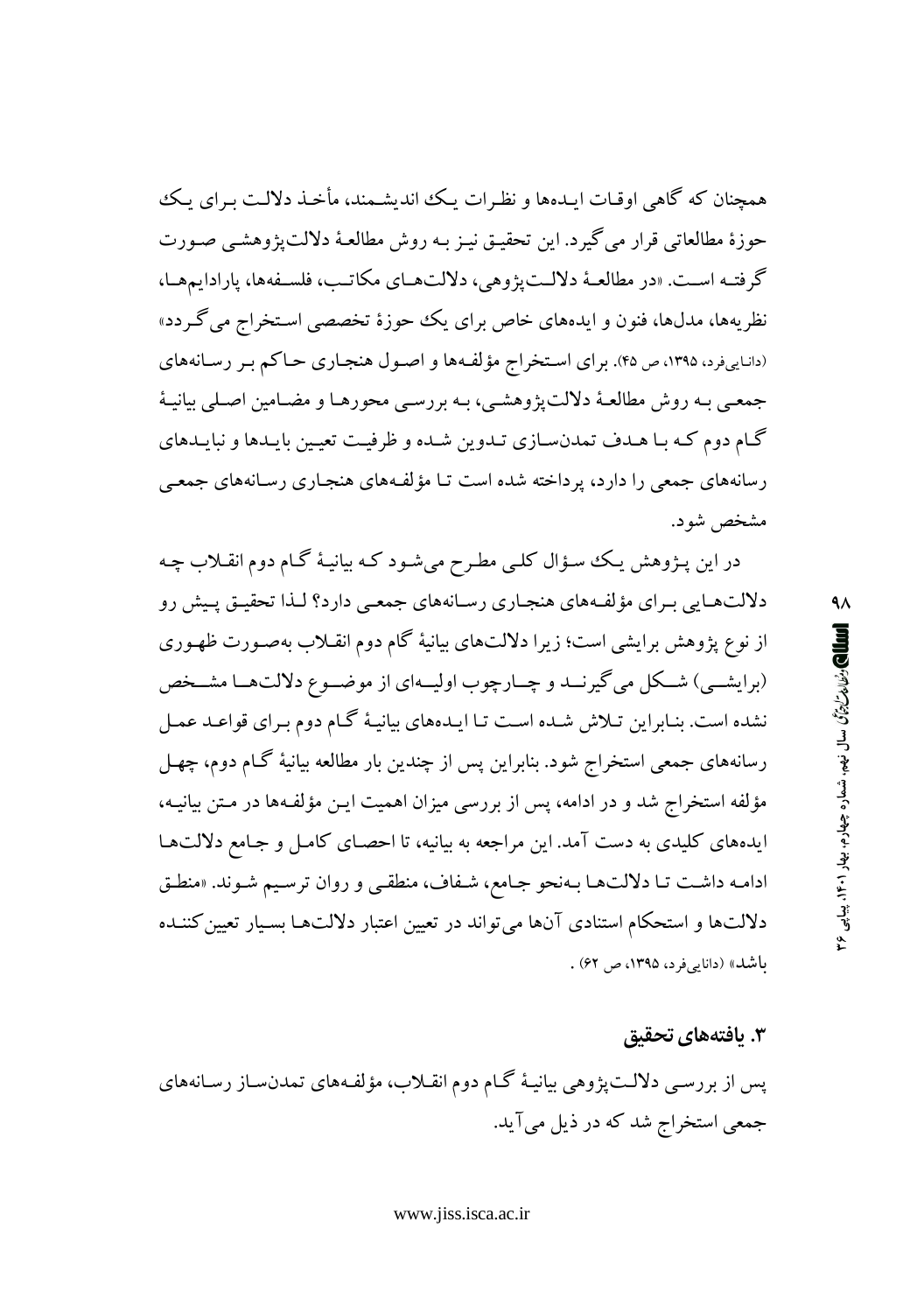| مؤلفههای هنجاری بیانیهٔ گام دوم انقلاب                       |  |                                        |                        |
|--------------------------------------------------------------|--|----------------------------------------|------------------------|
| ۲۱  ترویج اقتصاد مقاومتی                                     |  | طرح دین و دنیا در کنار هم              | $\lambda$              |
| <br>  ۲۲   مبارزه با فساد و نظارت گری اجتماعی                |  | حفظ آرمانها و شعارهای انقـلاب و عــدم  | ۲                      |
|                                                              |  | انفعال در آن                           |                        |
| ۲۳ <mark>ایستادگی در برابر تهاجم فرهنگی</mark>               |  | قدردانی از ملت برای پافشاری بر آرمانها | ٣                      |
| ۲۴  تقویت اقتصاد کشور                                        |  | استقلال و آزادی ملی                    | $\mathfrak{r}$         |
| ۲۵  توجه به عزت، حکمت و مصلحت                                |  | ۵  گفتمانسازی عدالت                    |                        |
| ۲۶ <mark>بازخوانی آثار و برکات انقلاب</mark>                 |  | افتخارآفرینی نسبت به اقدامات بزرگ ملت  | ۶                      |
| ۲۷ <mark>ارتقای مشارکت سیاسی</mark>                          |  | ترويج اصل «ما مي توانيم»               | $\checkmark$           |
| ۲۸ <mark>ارتقای بینش سیاسی آحاد جامعه</mark>                 |  | اتکا به تواناییهای داخل                | ٨                      |
| ۲۹  جهت گیری عدالت                                           |  | <mark>تقویت عزت ملی</mark>             | ٩                      |
| ۳۰  تقویت اخلاق و معنویت در جامعه                            |  | ترويج عقلانيت                          | $\mathcal{L}$          |
| ٣١  جوانان؛ محور تحقق نظام پیشرفتهٔ اسلامی                   |  | جهادگری در عرصهٔ تبیین                 | $\mathcal{L}$          |
| ۳۲  تقویت دینِداری، اخلاق و معنویت                           |  | پذیرش نقدهای انقلاب                    | ۱۲                     |
|                                                              |  | عدم فاصله از ارزشهای انقلاب            | ۱۳                     |
| كشور                                                         |  |                                        |                        |
|                                                              |  | توجه به جوشش انقلابی در کنار حفظ نظم   | $\mathcal{L}$          |
| جوانگرایی و امید به جوانان در ایجـاد<br> <br>  تحولات پیش رو |  | سیاسی اجتماعی                          |                        |
| ۳۵  تقویت روحیهٔ اعتماد به نفس در جامعه                      |  | مرزبندی با دشمنان و رقیبان             | ۱۵                     |
| ۳۶  شکستن محاصرهٔ تبلیغاتی دشمن                              |  | نوگرایی در کنار پایبندی به اصول        | ۱۶                     |
| ۳۷ <mark>علم گرایی و پژوهشمحوری</mark>                       |  | امیدآفرینی برای رسیدن به آرمانها       | $\mathsf{V}\mathsf{V}$ |
| ۳۸  تقویت معنویت و اخلاق در جامعه                            |  | ۱۸  ایستادگی در برابر زورگویان         |                        |
| ۳۹  عبرتگیری از راه طیشده                                    |  | ۱۹  حمایت از مستضعفان                  |                        |
| ۴۰  ترویج سبک زندگی اسلامی                                   |  | حفظ صداقت و صراحت انقلابي              | $\mathbf{\check{y}}$   |

ه العلله العاملي المسلم المعالي منجاري رسانة تمدن ساز بر اساس بيانية كام دوم انقلاب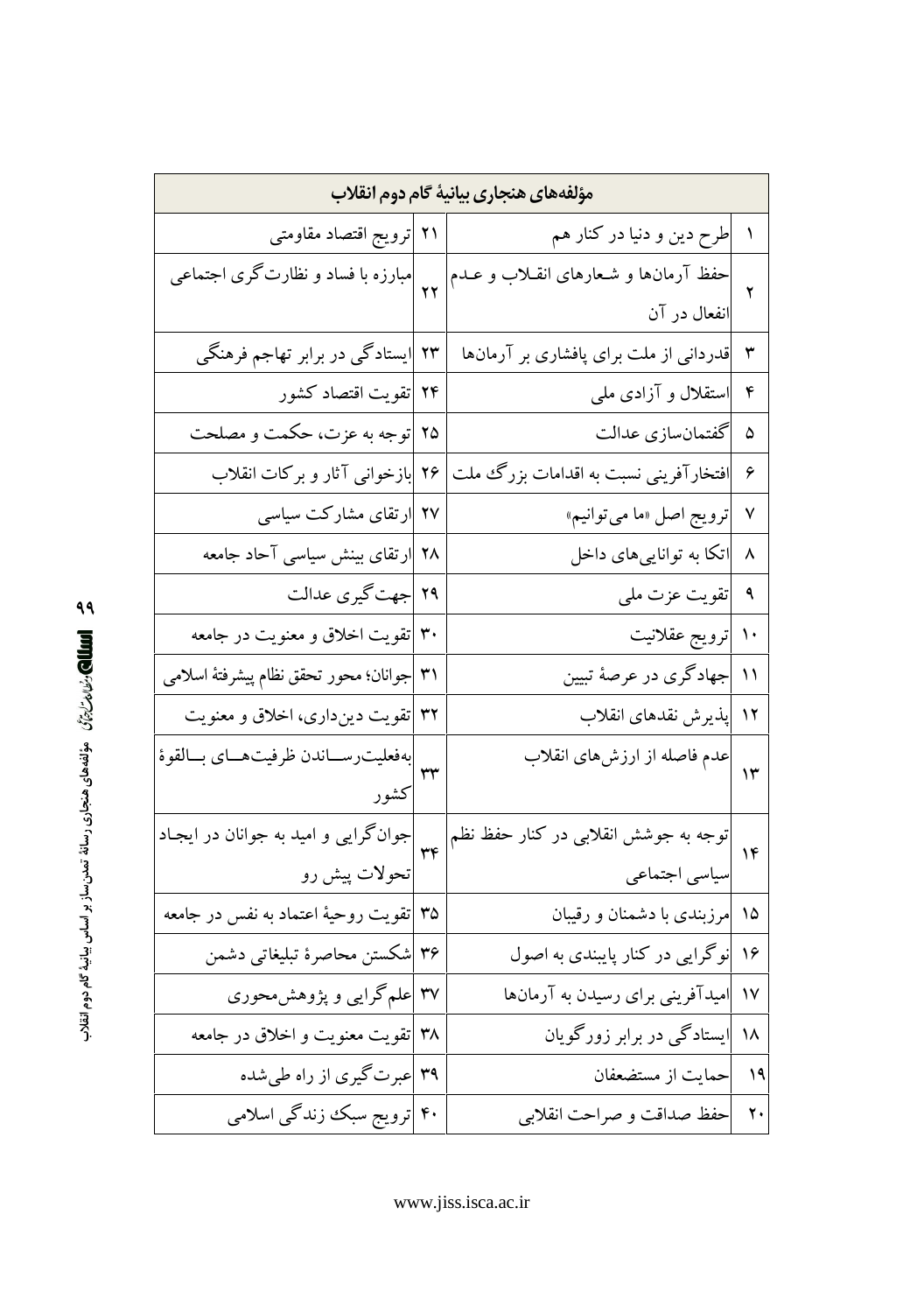با توجه به مؤلفههایی که در بخش نخست بیانیه مورد تأکیـد قـرار گرفتـه و توجـه بـه توصیههای مطرحشده در بخش دوم بیانیه، مؤلفههای ذیل بر اساس اهمیتـم کـه در بیانیـه داشتهاند به ترتیب ارائه شده است.

#### ۰۳-۲. توحیدمحوری و ایمان عمیق

انسانها به انـدازهٔ آرمانشـان پیشـرفت می کننـد. آرمـانی کـه اسـلام مطـرح می کنـد، حرکت بهسوی خدا بر مبنای توحید است. در تمـدن اسـلامی، توحیـد، محـور و اسـاس فرهنگ و تمدن اسلامی است (زمانی محجوب، ۱۳۹۶). در اندیشهٔ رهبر معظم انقـلاب، اولـین محوري كه در تمدن نوين اسلامي بايد مورد توجه قـرار گيـرد، توحيـدمحوري و ايمـان است. ایشان معتقدند جدایی دیانت از سیاست، از مظـاهر شـرک اسـت و تـا زمـانی کـه مسلمانان به همهٔ ابعاد اسلام که سیاست نیز یک بعد مهـم آن اسـت ایمـان نیاورنـد، وارد اسلام واقعي نمي شوند. معظمله نقطهٔ اصلي در تمدن اسلامي را ايمان به خداونـد سـبحان و به معناي عميق توحيد ناب معرفي مي كنند و معتقدند يـك نقطـهٔ اصـلي وجـود دارد و آن، ايمان است و ما بايد به تعيين هـدفي بيـردازيم كـه بـه آن ايمـان ييـدا كنـيم. ايشـان معتقدند که بدون ایمان، پیشرفت در این بخشها میسـر نیسـت و کـار بـهنحو صـحیحی انجام نمی شود. ایمان به یک اصل، ایمـان بـه یـک لنگرگـاه اصـلی اعتقـاد؛ یـک چنـین ايماني بايد وجود داشته باشد (خامنهاي، ١٣٩١/٠٧/٢٣). بنايراين، مهم تـرين شـاخص جامعـه و تمـدن نـوين اسـلامي در انديشـهٔ رهبـر انقـلاب، همـان خـدامحوري و ايمـان بـه خـالق انسانهاست که بایـد در همـهٔ سـطوح جامعـه اجـرا شـود و روابـط اجتمـاعي، سياسـي، اقتصادی و فرهنگی بر اساس آن شکل گیرد (اکبری و رضایی، ۱۳۹۴، ص ۹۲). همچنان کـه در بيانيهٔ گام دوم نگاشتهاند: «تقابل دوگانهٔ جدید «اسلام و اسـتکبار» پدیـدهٔ برجسـتهٔ جهـان معاصر و کانون توجه جهانیان شد»؛ «مهمترین ظرفیت امیدبخش کشور، نیـروی انسـانبی مستعد و کارآمد با زیربنای عمیق و اصیل ایمانی و دینی است» (خامنهای، ۱۱/۲۲/۱۱/۲۲).

امروزه رسانههای جمعی از عوامل مـؤثری هسـتند کـه می تواننـد زمینهسـاز گسـترش اصل توحید در ساحتهای مختلف زندگی فـردی و اجتمـاعی انسـانها باشـند؛ بنـابراین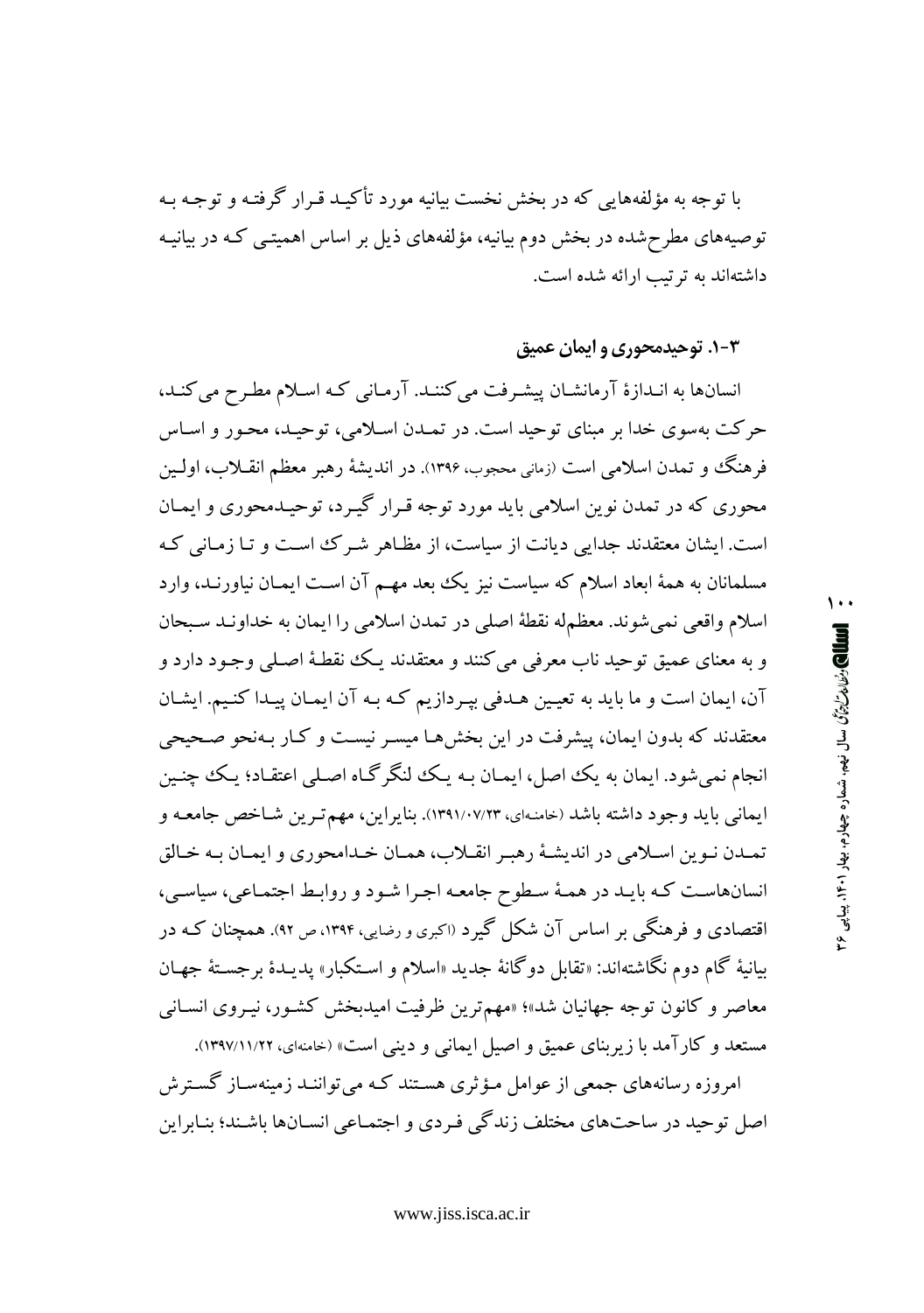محور اصلی رسانهها بر اسـاس توحیـد و برنامهسـازیهای آن بـر محـور موحـدیروری و تقويت توحيد و نفي شرك استوار خواهد بود. درصورتي كه همهٔ محصـولات رسـانهاي ذيل اين اصل توليد شوند، مسير تحقق جامعهٔ دينـي و شـكل گيري تمـدن نـوين اسـلامي فراهم خواهد شد.

٣-٢. اميد بخشي واقعي نسبت به آينده

امبدواري موجب حرکت با انگيزهٔ انسـان در مسـير هـدف انتخابشـده مي باشـد. در بیانیهٔ گام دوم، رهبر انقلاب با تأکید بر پیشرفتهای صورتگرفته در بخش های مختلف و ظرفیتهای امیـدبخش و فرصـتهای مـادی کشـور و اصـل «مـا می تـوانیم»، امیـد بـه حرکت آیندهٔ نظام، البته «یک امید صادق و متکی به واقعیتهای عینبی» و نقش آفرینبی در تحقق تمدن نوین اسلامی را مـورد توجـه قـرار دادهانـد. ایشـان تأکیـد می کننـد کـه «نخستين توصيهٔ من، اميد و نگاه خوش بينانه به آينده است. بدون اين كليـد اساسـي همـهٔ قفلها، هیچ گـامی نمیتوان برداشـت»؛ «شـما جوانـان بایـد پیش گـام در شكسـتن ایـن محاصرهٔ تبلیغاتی باشید. در خود و دیگران نهال امید به آینده را پـرورش دهیـد. تـرس و نومیـدي را از خـود و ديگـران برانيـد. ايـن نخسـتين و ريشـهايترين جهـاد شـما اسـت» (خامنهای، ۱۲/۲۱/۲۹۷).

رسانههای جمعی نیز همواره باید امید را در بین مخاطبان خویش زنده نگه دارند و سا به تصویر کشیدن ظرفیتها و داشتههای بزرگ کشور و توانمندیهای نیروهای مختلـف، امید به پیروزی را به مخاطبین منتقل کنند. البته «در طول این چهل سـال ـ و اکنـون ماننــد همیشه ـ، سیاست تبلیغـی و رسـانهای دشـمن و فعـال¤رین برنامـههای آن، مأبوسسـازی مردم و حتی مسئولان و مدیران ما از آینده است. خبرهـای دروغ، تحلیلهـای مغرضـانه، وارونـه نشـاندادن واقعيتهـا، پنهـان كردن جلوههـاي اميـدبخش، بزرگت كـردن عيـوب کوچک و کوچک نشاندادن یا انکار محسنات بزرگ، برنامهٔ همیشگی هـزاران رسـانهٔ صوتی و تصویری و ابنترنتی دشمنان ملت ایران است؛ البته دنبالـههای آنیان در داخیل کشور نیز قابل مشاهدهاند که با استفاده از آزادیها در خدمت دشمن حرکت می کننـد»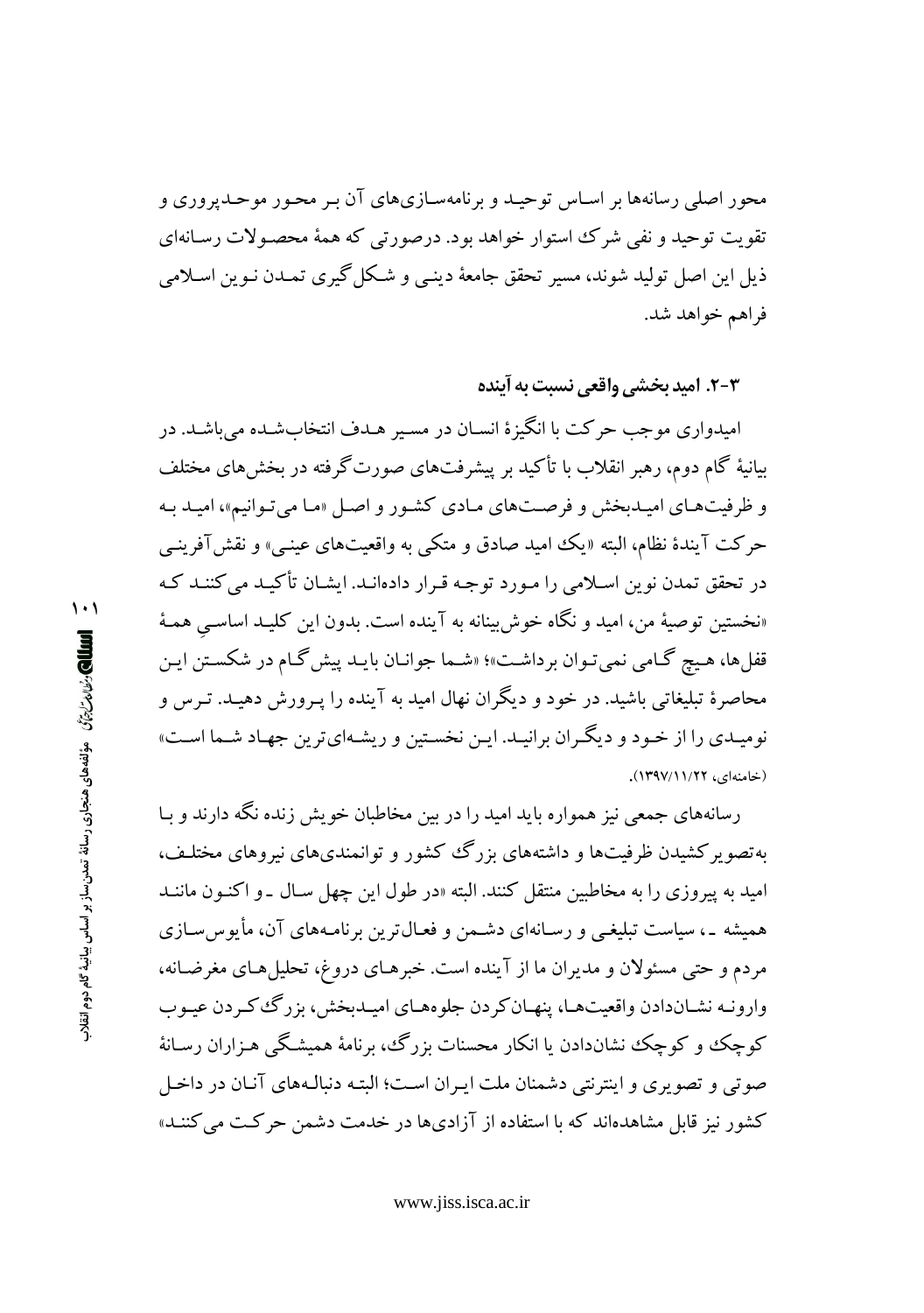(بیانیهٔ گام دوم انقلاب). البته رهبر معظم انقلاب از جوانان انتظـار دارنــد کـه بــا جهـاد در ایــن عرصه ورود نمايند: «شما جوانان بايد پيش گام در شكستن اين محاصرهٔ تبليغـاتي باشـيد. در خود و دیگران نهال امید بـه آینـده را پـرورش دهیـد. تـرس و نومیـدی را از خـود و دیگـران برانیـد. ایـن نخسـتین و ریشـهایترین جهـاد شـما اسـت» (خامنـهای، ۱۱/۲۲/۱۱/۲۲). رسانههای جمعی بهویژه رسانهٔ ملی در مواجهه با تبلغات گستردهٔ دشـمنان بـرای تزریـق یأس و ناامیدی، وظایف سنگینی بر عهده دارند و نیازمند اقدامات جهادی در این عرصه هستیم. امیدآفرینی برای پیروزی نهایی جبهـهٔ حـق، از وظـایف ذاتـی رسـانههای جمعـی اسلامی خواهد بود تا با زنده نگهداشتن روح امید، زمینههای تحقق تمـدن نـوین اسـلامی فراهم گردد.

۳-۳. جوان گرایی و امید به جوانان در ایجاد تحولات پیش رو

مقام معظم رهبری در چندین بخش از بیانیه، به جوانگرایی و ظرفیت نیـروی انسـانی جوان برای نقشآفرینی در گام دوم انقلاب تأکید کردهاند. در این بیانیـه، واژهٔ جـوان بـا تركيبات مختلف، ٣٩ بار آمده است. ايشـان مـىفرماينـد: «مهم تـرين ظرفيـت اميـدبخش کشور، نیروی انسانی مستعد و کارآمد با زیربنای عمیق و اصیل ایمـانی و دینـی اسـت ... جمع چشـمگیر جوانـان محقـق و اندیشـمندی کـه بـه آفرینشهـای علمـی و فرهنگـی و صنعتی و غیره اشتغال دارند؛ اینها ثروت عظیمی برای کشـور اسـت کـه هـیج اندوختـهٔ مادي با آن مقايسه نمي توانـد شـد». «دنبالـهٔ ايـن مسـير كـه بـه گمـان زيـاد، بـه دشـواري گذشتهها نیست، باید با همت و هشیاری و سرعت عمل و ابتکار شما جوانـان طـی شـود. مديران جوان، كارگزاران جوان، انديشمندان جوان، فعـالان جـوان، در همـهٔ ميـدانهاي سیاسی و اقتصادی و فرهنگی و بینالمللی و نیز در عرصههای دین و اخلاق و معنویت و عدالت، بايـد شـانههاي خـود را بـه زيـر بـار مسـئوليت دهنـد، از تجربـهها و عبرتهـاي گذشته بهره گیرند، نگاه انقلابی و روحیهٔ انقلابی و عمل جهادی را به کار بندند و ایـران عزیز را الگوی کامل نظام پیشرفتهٔ اسلامی بسازند». «چشم امید برای اجرای آن (عــدالت علوی) به شما جوانها است» (خامنهای، ۱۲۹۷/۱۱/۲۲). بنـابراین لازم اسـت زمینهسـازی بـرای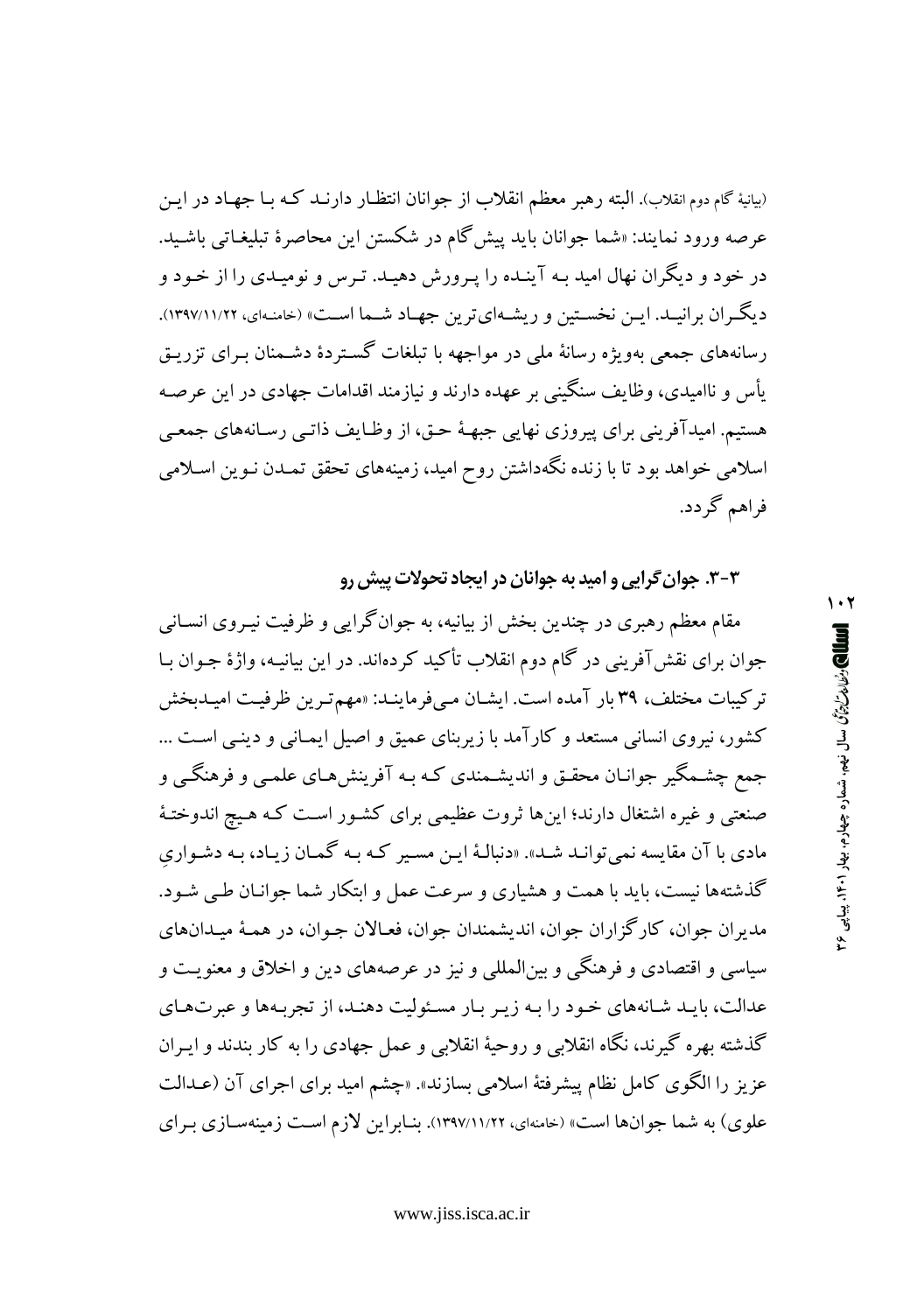حضور جوانـان در عرصـههاي مختلـف و توجـه بـه نقش آفرينـي جوانـان در بخشهـاي مختلف کشور، مورد توجه رسانهها باشد.

### ۴-۴. علم گرایی و پژوهش محوری

مجاهـدۀ علمـي و شكسـتن مرزهـاي علمـي، چـراغ راه تمـدن اسـلامي اسـت. علـم سلطهآور است و جامعهٔ صاحب را قدرتمند می کند؛ لذا باید علم را فراگرفت و به تولیـد و صدور آن پرداخت و نبایـد بـه مصـرف اكتفـا نمـود (اكبـرى و رضـايي، ۱۳۹۴). مهم تـرين بخش هـا و مؤلفـههاي سـازندهٔ نظـام علمـى در هـر تمـدنى، نظـام يـادگيري و يـاددهي، روشهای کسب و انتقال معرفت علمی، شیوهٔ کسب معرفت جدیـد و بـهکارگیری علـم در حوزهٔ عمـل ميباشـد. اهتمـام ويـژهٔ اسـلام بـه دانش پـروري و نيـاز بـه درك صـحيح آموزههای اسلامی باعث شد مسلمانان در صدد توسعهٔ علم و دانش و گسـترش فرهنـگ و پیشرفت تمدن انسانی برآیند و به گسترش تعلیم و تربیت بپردازند (قربانی، ۱۳۷۰، ص۹۶). همچنان که در اندیشهٔ امام خامنهای نیز کلید تمدنسازی، علـم و فنـاوری اسـت (خامنـهای، ۱۳۸۹، ص ۱۵). ایشان در بیانیهٔ گام دوم، بر ضرورت توجه به علم تأکیـد کردهانـد: «مؤکـداً به نیاز کشور به جوشاندن چشمهٔ دانـش در میـان خـود اصـرار مـیورزیم»؛ آن را وسـیلهٔ عزت و قدرت كشور معرفي مي كنند: «دانش، آشكارترين وسيلة عـزت و قــدرت يـك کشور است. (و) روی دیگر دانایی، توانیایی است» (خامنهای، ۱۲۹۷/۱۱/۲۲). البته پیشرفت علمی زمانی ارزشمند است که با اخلاق و معنویت همراه باشد، در غیر این صورت ضـد ارزش خواهد بود.

رسانهها وظیفه دارنـد بـا ارزش نهـادن بـه جایگـاه علـم و دانشـمندان و بهرهگیـری از تجارب علمي و به كارگيري نخبگان و متخصصان رسانهاي، رويكرد علمي را در بررسي و تحلیل مسائل اجتماعی، سیاسی و اقتصادی در رسانه مد نظر قـرار دهنـد و بـا اسـتفادهٔ بهینه از منابع و کیفیت گرایی، بهرهوری سازمان رسانه را افزایش دهند؛ از سوی دیگر نیز مسئولین و مردم بهویژه جوانان را به فراگیری علم و ورود به عرصـههای جدیـد علمـی و تخصص گرایی که برای پیشرفت در گـام دوم ضـروریتر اسـت ترغیـب نماینـد و بـا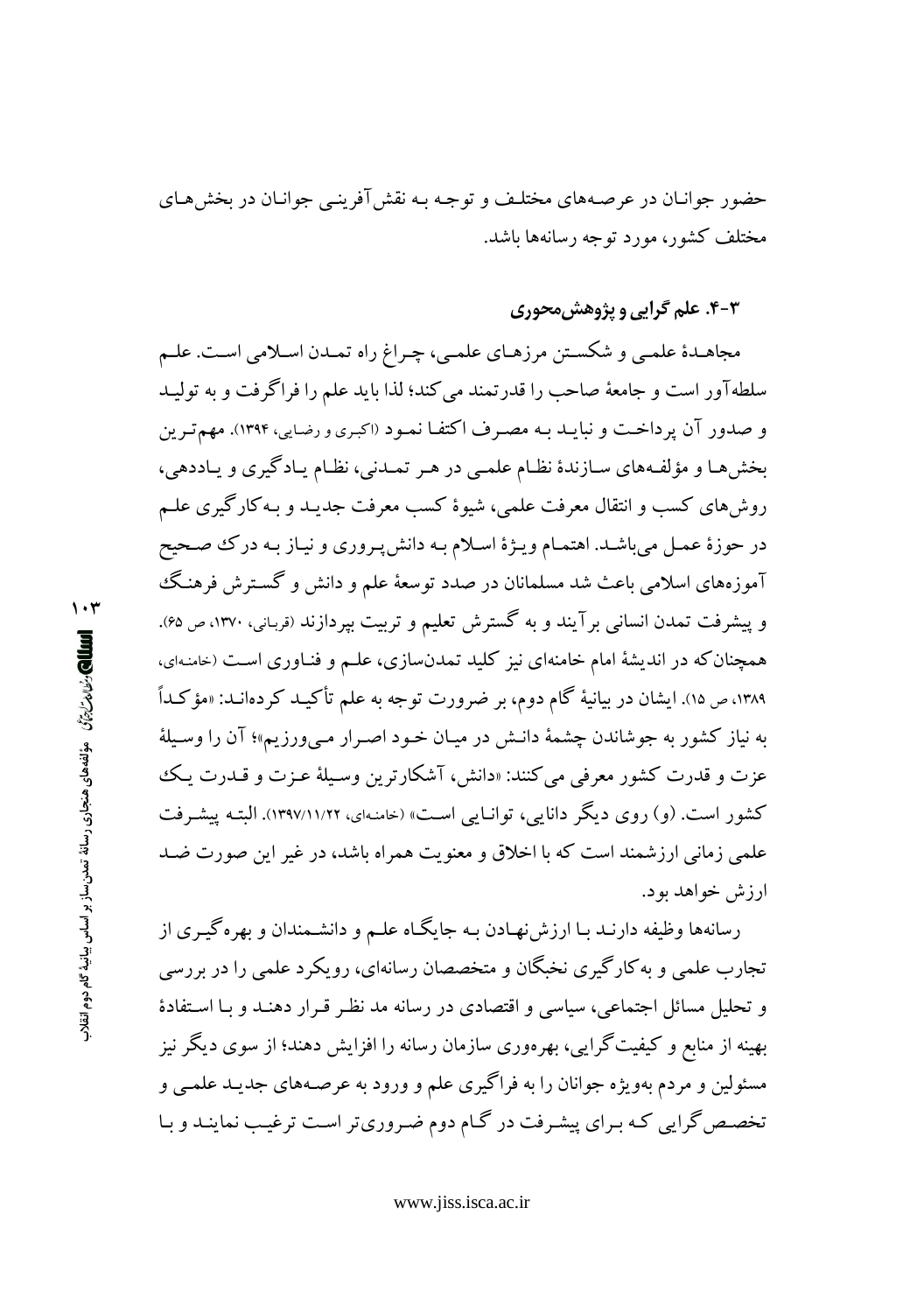آموزش علوم مورد نیاز جامعه، همچون دانشگاه عمومی، علـم را بـه سـکهٔ رایـج کشـور بیدل کننید و زمینهساز ارتقیای بهرهوری در عرصههای مختلیف باشند. از پیامیدهای علمگرایی نیز گسترش روحیهٔ ابتکار و خلاقیت و ارج نهـادن بـه آن و بسـط زمینـههای لازم برای شکوفایی استعدادها و خلاقیتها خواهـد بـود و رسـانههای جمعـی بایـد بـا حمایت از ابتکارات و نوآوری در عرصههای مختلـف، زمینـهٔ پیشـرفت را در گـام دوم فراهم كنند.

#### 5-۵. تقويت معنويت و اخلاق

شوكت و درخشش تمدن اسلامي مرهون رشـد روزافـزون ارزش هـا و شـاخص هاي اخلاقی در زمینههای گوناگون است و می توان از آن به نگین تمدن اسـلامی تعبیـر کـرد (فرمهينيي فراهياني و اشرفي، ١٣٩٣، ص ٩٢). اخبلاق عامل پيونددهنيدۀ اجتمياع انسياني، عاميل بازدارندهٔ خطا و نیز موجد رعایت حقوق دیگران در جامعـه اسـت (جاناحمـدي، ۱۳۹۱، ص ۲۹). رهبر معظم انقلاب، رشد معنويت و اخلاق در جامعهٔ اسلامی را از الزامات تحقـق تمـدن اسلامي مي دانند: «داعيهٔ ما ايجاد تمدني است متکي به معنويت، متکي به خدا، متکبي بـه وحي الهي، متكي به تعليم الهي، متكي به هدايت الهي. امروز اگر يك چنين تمـدني را ملتهای اسلامی که بحمدالله بسیاری از ملتهای اسلامی بیدار شدهاند و بـه پـا خاستهاند\_بتوانند پایهگذاری کننـد، بشـر سـعادتمند خواهـد شـد» (خامنـهای، ۱۳۹۱/۰۴/۳۱). ایشان بهعنوان مبانی کارگشای تمدن نوین اسلامی، اسلام، خردورزی، اخلاق و حقـوق را مایهٔ اصلی فرهنگ صحیح میداند و ما نیز باید بهطور جدی به این مقولات بپـردازیـم، وگرنه پیشرفت اسلام و تمدن نوین اسلامی شکل نخواهـد گرفـت (خامنـهای، ۱۳۹۱/۰۷/۲۳). معظمله در زمینهٔ اینکه اخلاق چیست؟ وجود و عدم آن در جامعه چـه نقشـی دارد وچـه ارتباطي با عقلانيت و ديانت و علم دارد؟ مي فرمايند: «اخلاق، آن هواي لطيفي است كه در جامعهٔ بشری اگر وجود داشت، انسانها می توانند با تـنفس او زنـدگی سـالمی داشـته باشند». اخلاق که از دیدگاه ایشان مهندسی و مدیریت لایهٔ دوم وجود آدمی را بر عهده دارد، عبارت است از هوای لطیف؛ یعنی انسانها به همان مقدار به اخلاق نیاز دارنـد کـه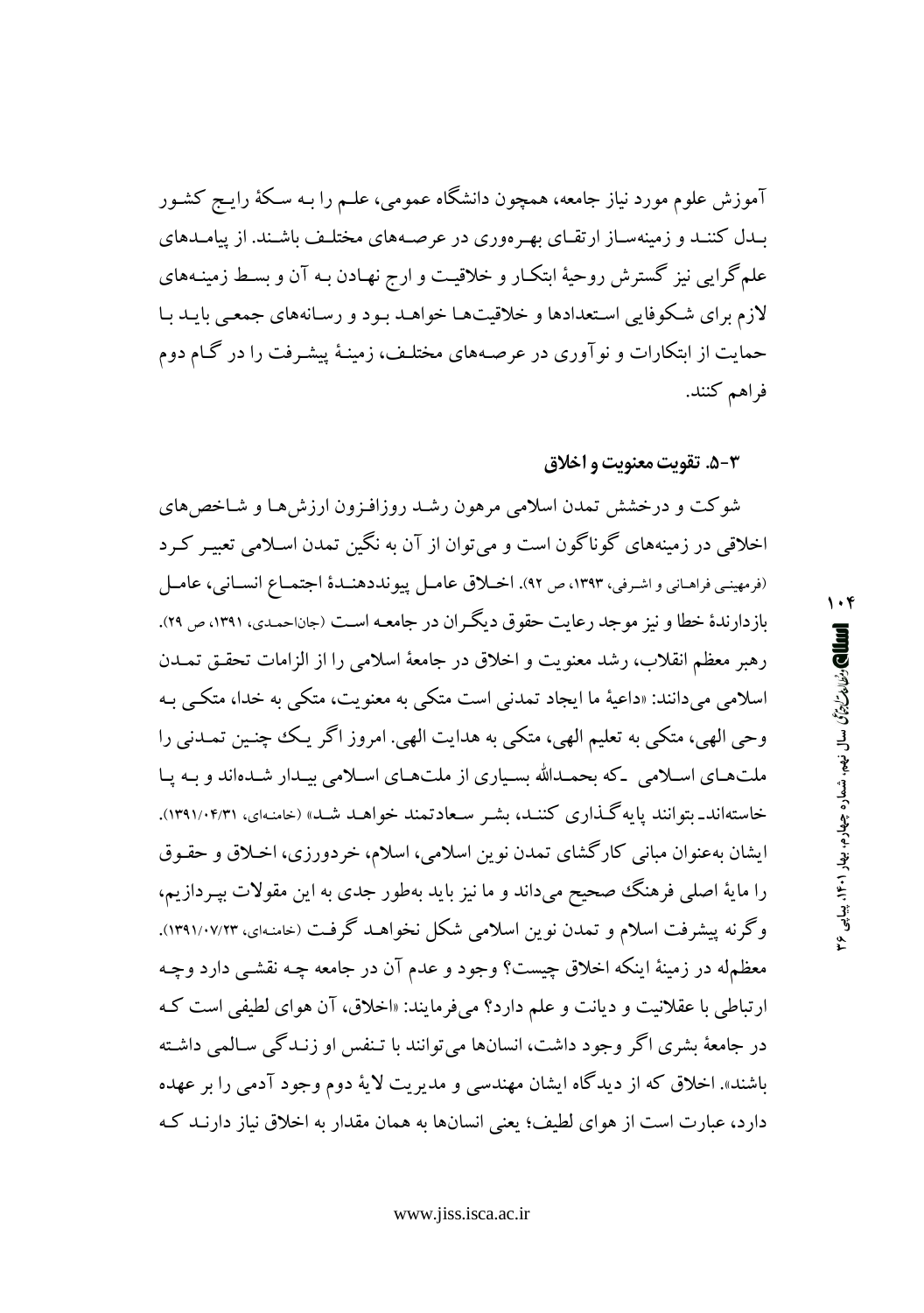به هوا، نه به آب و نه به غذا (خامنهای، ۱۳۸۸/۰۴/۲۹). بنابراین در سایهٔ محیط سـالم اسـت کـه تمدن شکل می گیرد (اکبری و رضایی، ۱۳۹۴، ص ۹۶). رهبر معظـم انقــلاب در بیانیـهٔ گــام دوم نيز بر اين موضوع تأكيد مي كنند: «مديران جوان، كارگزاران جوان، انديشمندان جـوان، فعالان جوان، در همـهٔ میـدانهای ساسـی و اقتصـادی و فرهنگـی و سِن(لمللـی و نیـز در عرصههای دین و اخلاق و معنویت و عدالت، باید شانههای خود را به زیر بـار مسـئولیت دهند». ایشان در تعریف معنویت و اخلاق چنین بیان مـیدارنـد کـه: «معنویـت بـه معنـی برجسته کردن ارزش هـاي معنـوي از قبيـل اخـلاص، ايشار، توکـل، ايمـان در خـود و در جامعه است و اخلاق به معنی رعایت فضیلتهایی چون خیرخواهی، گذشت، کمک بـه نیازمند، راستگویی، شجاعت، تواضع، اعتمادبهنفس و دیگر خلقیات نیکو است. معنویت و اخلاق، جهتدهندهٔ همهٔ حرکتها و فعالیتهای فردی و اجتماعی و نیاز اصلی جامعه است» (خامنهای، ۱۲۹۷/۱۱/۲۲).

رسانههای جمعی نیز باید تـلاش و جهـادی وافـر بـرای تحقـق معنویـت و اخـلاق در جامعه را شروع نمایند. «شعور معنوی و وجدان اخلاقی در جامعه هرچه بیشتر رشد کنـد، برکات بیشتری به بـار مـی آورد؛ ایـن، بی گمـان محتـاج جهـاد و تـلاش اسـت» (خامنـهای، ١٣٩٧/١١/٢٢) و اين نشان مي دهد كه ما با سطح مطلـوب فاصـله داريـم. لـذا لازم اسـت بـا برنامهریزی دقیق و منسجم، زمینهٔ رشد معنویت و اخلاق در جامعهٔ اسلامی پیگیری شود. البته «حکومتها نمي توانند آن را با قدرت قاهره ايجاد کنند، اما اولاً خـود بايــد مـنش و رفتار اخلاقی و معنوی داشته باشند، و ثانیاً زمینه را برای رواج آن در جامعه فراهم کننــد» (خامنهای، ۱۲۹۷/۱۱/۲۲). یکی از زمینهسازیها نیز فراهمآوردن شـرایط ورود رسـانهٔ ملـی در این عرصه است. اولاً پیامرسانان رسانهٔ ملی خود باید افراد معنـوی و اخلاق،مـدار باشـند. ثانیاً لازم است ترویج معنویت و اخلاق را بهعنوان یکی از محوریترین برنامههای خـود مد نظر قرار دهند که لـزوم توجـه بـه ايـن امـر را در عرصـههاي مختلـف توليـد محتـوا، برنامهسازي و ... طلب مي كند.

از آنجایی که رسانههای دشمنان انقلاب اسلامی در پـی جـداکردن مـردم انقلابـی از معنویت و اخلاق اسلامی هستند، لذا یکی از محـوری¤ ین فعالیتهـای رسـانهٔ ملـی ایـن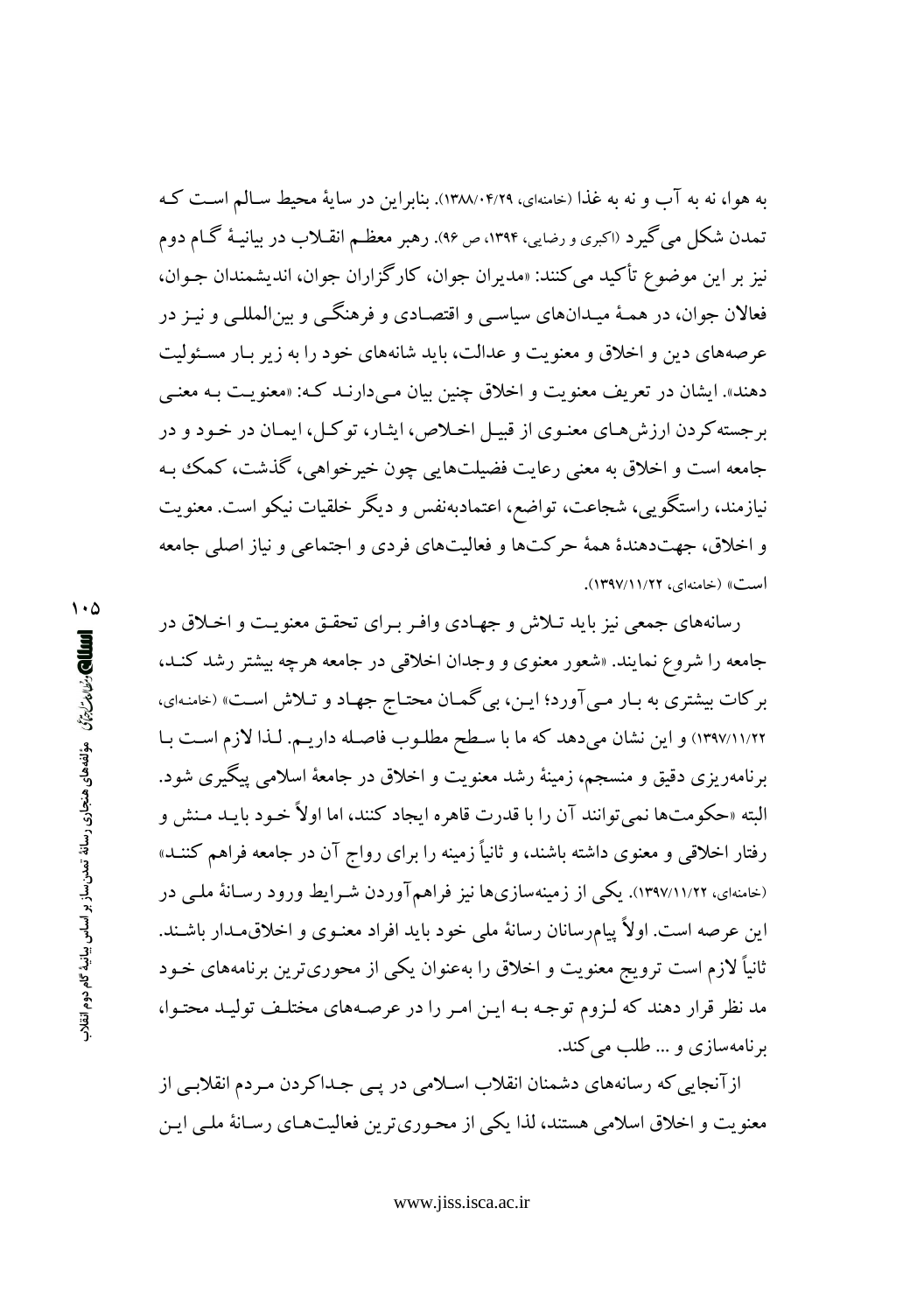است که باید «با کانونهای ضـد معنویـت و اخـلاق، بهشـیوهٔ معقـول بسـتیزند و خلاصـه اجازه ندهند که جهنمیها مردم را با زور و فریب جهنمی کننـد». همچنـین بـرای مبـارزهٔ هوشـمندانه و مسـئولانه «در دورهٔ پـیش رو بایــد دراینبــاره برنامــههای کوتاهمــدت و میان.مدت جامعی تنظیم و اجرا شود» (خامنهای، ۱۲۹۷/۱۱/۲۲).

### ۶-۳- ترویج شکوفایی و پیشرفت اقتصادی

۱۰۶

**اللطال) رئيلامز**ليرتون سال نيمم، شماره چهارم، بيهار ۴۰۱، پياپي ۴۶

پیشرفت اقتصـادي و تحقــق اسـتقلال اقتصــادي همچـون تحقـق اسـتقلال فرهنگــي و اجتماعی و سیاسی، اهمیت زیادی در شکل گیری تمدن اسـلامی دارد. مأموریـت جامعـهٔ بشری به عمران دنیا را می توان از ادلهٔ فراوان عقلبی و نقلبی بـه دسـت آورد و بـارزترین آنها آية ۶۱ سورة هود است: «هُوَ أنشَأْكُم مِنَ الأرض واستَعمَرَكُم فيهـا»؛ «خداونـد شـما را از زمین آفرید و از شما خواست که آن را آباد کنید» (هود، ۶۱). این آیه نمی فرماید ک خدا زمین را آباد کرد و در اختیار شما گذاشت، بلکه مبی فرمایید عمیران و سیازندگی زمین را به شما واگذاشت. این مطلب در مورد همهٔ نسـل هـای بشـر صـادق اسـت؛ خـدا، زمین مساعد، آب، نیرو و عمر طولانی در اختیار انسـان گذاشـته اسـت تـا بـه سـازندگی زمین بپردازد (رضایی، ۱۳۸۷، ج۹، ص ۲۵۶).

یکی از مهمترین توصـیههای رهبـر معظـم انقـلاب در بیانیـهٔ گـام دوم، تـلاش بـرای شكوفايي اقتصادي است. «اقتصاد يك نقطهٔ كليدي تعيين كننده است. اقتصاد قوي، نقطـهٔ قوت و عامل مهم سـلطهنايذيري و نفوذنايــذيري كشـور اسـت و اقتصـاد ضـعيف، نقطـهٔ ضعف و زمینهساز نفوذ و سلطه و دخالت دشمنان است. فقر و غنا در مادیات و معنویـات بشر اثر می گذارد». همچنین تأکید کردهاند: «در سال&ای اخیـر از سـوی اینجانـب بارهـا تکرار و بر آن تأکید شده، بهخاطر همین تـأثیر شـگرفی اسـت کـه اقتصـاد میتوانـد بـر زندگی امروز و فردای جامعه بگذارد»؛ «تأکید بر تقویت اقتصاد مستقل کشور که مبتنبی بر تولید انبوه و باکیفیت و توزیع عدالت.حور و مصرف بهاندازه و بی اسراف و مناسبات مدیریتی خردمندانه است» (خامنهای، ۱۲۹۷/۱۱/۲۲). در این بیانیه، مقام معظم رهبری بـا اشـاره به فرصتهای مادی فراوان، توصیه به فعال کردن این ظرفیتها دارند.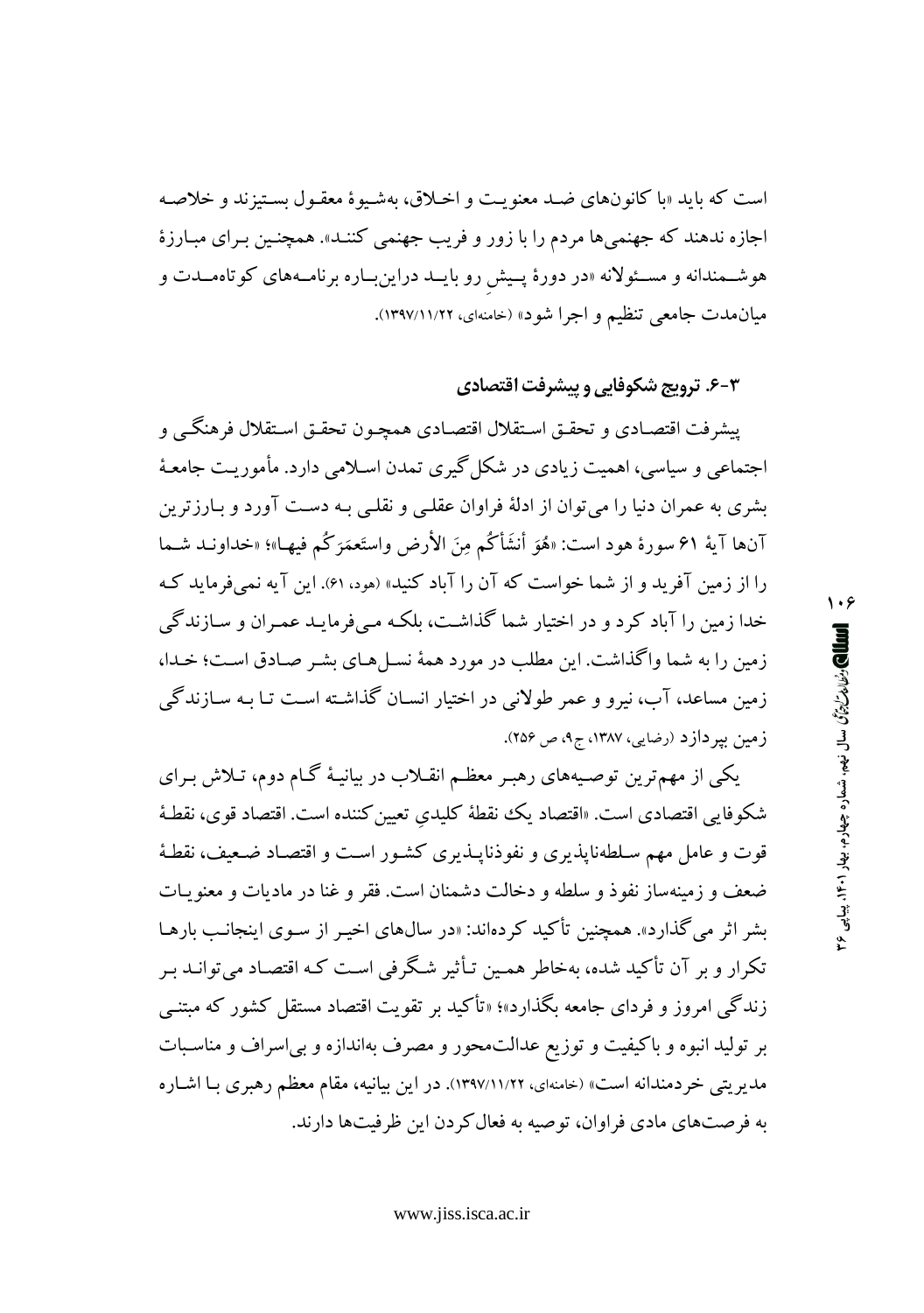ایشان راه حل مشکلات اقتصادی را اقتصاد مقاومتی می،دانند. تـز اقتصـاد مقـاومتی از سوی رهبر انقـلاب و همراهـی مـردم ایـران بـا آن، یکـی از مؤلفـههای گسـترش تمـدن نوین اسلامی است (اکبری و رضایی، ۱۳۹۴، ص ۱۰۱). رسانههای جمعی نینز در موضوع رشد اقتصادی، باید بـر اسـاس شـاخصهای مطرحشـده در بیانیـهٔ گـام دوم و بـر اسـاس نظريهٔ اقتصاد مقاومتي، سياستها و برنامههاي خـود را سـامان دهنـد و بـا تـرويج اقتصـاد مردمی، درونزا، مستقل و تولید انبوه با کیفیت و دانش بنیان، تأکیـد بـر مصـرف بهینـه و پرهیـز از اسـراف و تمرکـز بـر فعـال کردن ظرفیتهـای استفادهنشـده، در ایـن عرصـه نقش آفرینسی نماینــد. در بخش هــای مختلــف بیانیــهٔ گــام دوم انقــلاب، بــر شــکوفایی ظرفیتهای مختلف کشور برای تحقق پیشرفت و شکوفایی اقتصادی تأکید شـده اسـت. «دههٔ دوم چشمانداز، بایـد زمـان تمرکـز بـر بهرهبـرداری از دسـتاوردهای گذشـته و نیـز ظرفیتهای استفادهنشده باشد و پیشرفت کشور از جمله در بخش تولیـد و اقتصـاد ملـی ارتقا بابله» (خامنهای، ۱۲۹۷/۱۱/۲۲).

#### ۷-۳. گفتمان سازی عدالتخواهی

عدالت، رکن اصلی پیشرفت یک جامعه و ظلـم از موانـع حرکـت تمـدنی و عامـل انحطاط تمدنهاست (ملاعباسی، ۱۳۹۵، ص ۱۶۴). یکی از شاخصههای اصلی تمـدن اسـلامی، اجرای عدالت است. همچنانکه در متن بیانیهٔ گـام دوم آمـده اسـت: «عـدالت در صـدر هدفهاي اوليهٔ همهٔ بعثتهاي الهي است و در جمهوري اسلامي نيز داراي همان شـأن و جايگاه است». امير مؤمنان حضرت على ﷺ اجراى عدل را مايهٔ استحکام و قوام جامعه و دولت مي داند: «العدل قوام البرية» (تميمي آمدي، ١٣۶۶، ح٧٥١) و «الظلم بـوار الرعيـة» (تميمـي آمدي، ۱۳۶۶، ح۷۹۷۲) حاكمـانِ جـور بـا زيـر پـا گذاشـتن عـدالت، نـابودي خـود را امضـا مي كنند: «من جارت ولايته زالت دولته» (تميمي آمدي، ۱۳۶۶، ح ۷۹۷۰).

رهبر معظم انقلاب در بیانیهٔ گام دوم به لزوم توجه به عــدالت و مبــارزه بــا بی عــدالتبی تأكيد مي كنند: «در جمهـوري اسـلامي، دلهـاي مسـئولان بـهطور دائـم بايـد بـراي رفـع محرومیتها بتید و از شکافهای عمیـق طبقـاتی بهشـدت بیمنـاک باشـد. در جمهـوری

العللي *وثنائت التي مؤ*لفه هاي هنجاري رسانة تمدن ساز بر اساس بيانية كام دوم انقلاب

 $\mathbf{y} \cdot \mathbf{y}$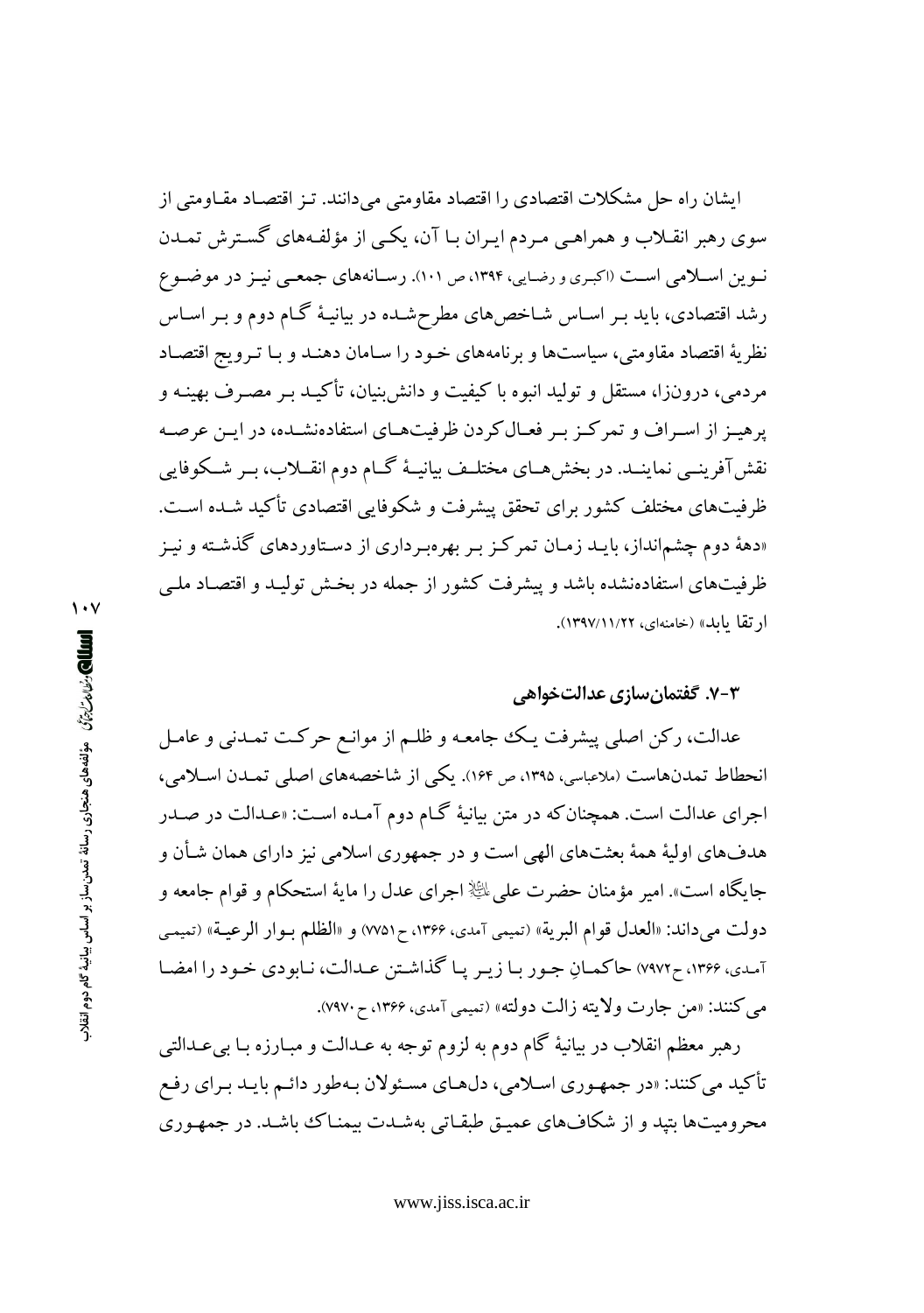اسلامی کسب ثروت نه تنها جرم نیست که مورد تشویق نیز هست، اما تبعیض در توزیـع منابع عمومی و میداندادن بـه ویژهخـواری و مـدارا بـا فریبگـران اقتصـادی کـه همـه بـه بیعدالتی میانجامد، بهشدت ممنوع است؛ همچنین غفلت از قشرهای نیازمنـد حمایـت، بههيچرو مورد قبول نيست» (خامنهاي، ١٣٩٧/١١/٢٢).

بنابراین رسانههای جمعی بایـد تمـام تـلاش خـود را بـه کـار بندنـد تـا هـم در توليـد برنامهها و ارائهٔ محتواهای مختلف به مخاطبین خویش به اصل عدالت توجه داشته باشند و هم تمام تلاش خویش را برای گسترش عـدل در کشـور و در بـین امتهـای مسـلمان داشته باشند. در این راستا می توان دو مقولهٔ عدالت ارتباطی و عـدالت اجتمـاعی را بـرای رسانههای جمعی مطرح کرد.

در عدالت ارتبـاطي، فراهمسـازي امكـان اطلاع٫رسـاني بـراي اقشـار مختلـف جامعـه مدنظر است. بر این اسـاس، بایـد زمینـهای فـراهم شـود تـا همـهٔ افـراد بتواننـد از وسـایل ارتباطی و اطلاعاتی استفاده کنند. از سوی دیگر، رسانه در انتخاب مخاطبـان نبایــد فقـط سراغ مخاطب ثروتمند برود و در انتخاب مخاطب، بايـد تمـام اقشـار و حتـبي گروههـاي سطح پایین جامعه را مخاطب خود بدانـد؛ لـذا در برنامـههای تولیـدی نبایـد متمركـز بـر نمـايش زنـدگي اشـرافي باشـد تـا مخاطـب فقيـر احسـاس حقـارت نمايـد. همچنـين در پرداختن به آسیبها نیز نباید اولویت را به طرح آسیبها و مشکلات افراد ذی نفوذ دهـد و زمینهساز اصلاح آن باشد. بلکه وظیفهٔ رسانه این است کـه طبـق قاعـدهٔ عـدالت، همـهٔ مخاطبین خویش را در انعکاس مشکلات و آسیبهایشان یاری نمایـد تـا زمینهسـاز رفـع مشکلات آنها و زمینهساز عدالت اجتماعی در جامعه باشد. بنـابراین رسـانههای جمعـی در انعکاس واقعیات جامعه که بهنوعی شهادت نیز بهحساب می آید، باید با عدالت عمـل کرده و در انعکاس پیامها، حق را بـدون توجـه بـه منـافع صـاحبان زر و زور و تزویـر بـه تصویر کشند و با توجیههای مختلف از عدالت خارج نشوند.

از بایـدهای رسـانههای جمعـی، تـلاش بـرای گسـترش عـدالت اجتمـاعی در جامعـهٔ اسلامي است. عدالت اجتماعي به برابري طبقـاتي همـهٔ انسـانها در مقابـل قـانون و عـدم برتری هیچ کس بر دیگری از جهات حقوق انسانی و اجتماعی دلالت دارد. اصل عدالت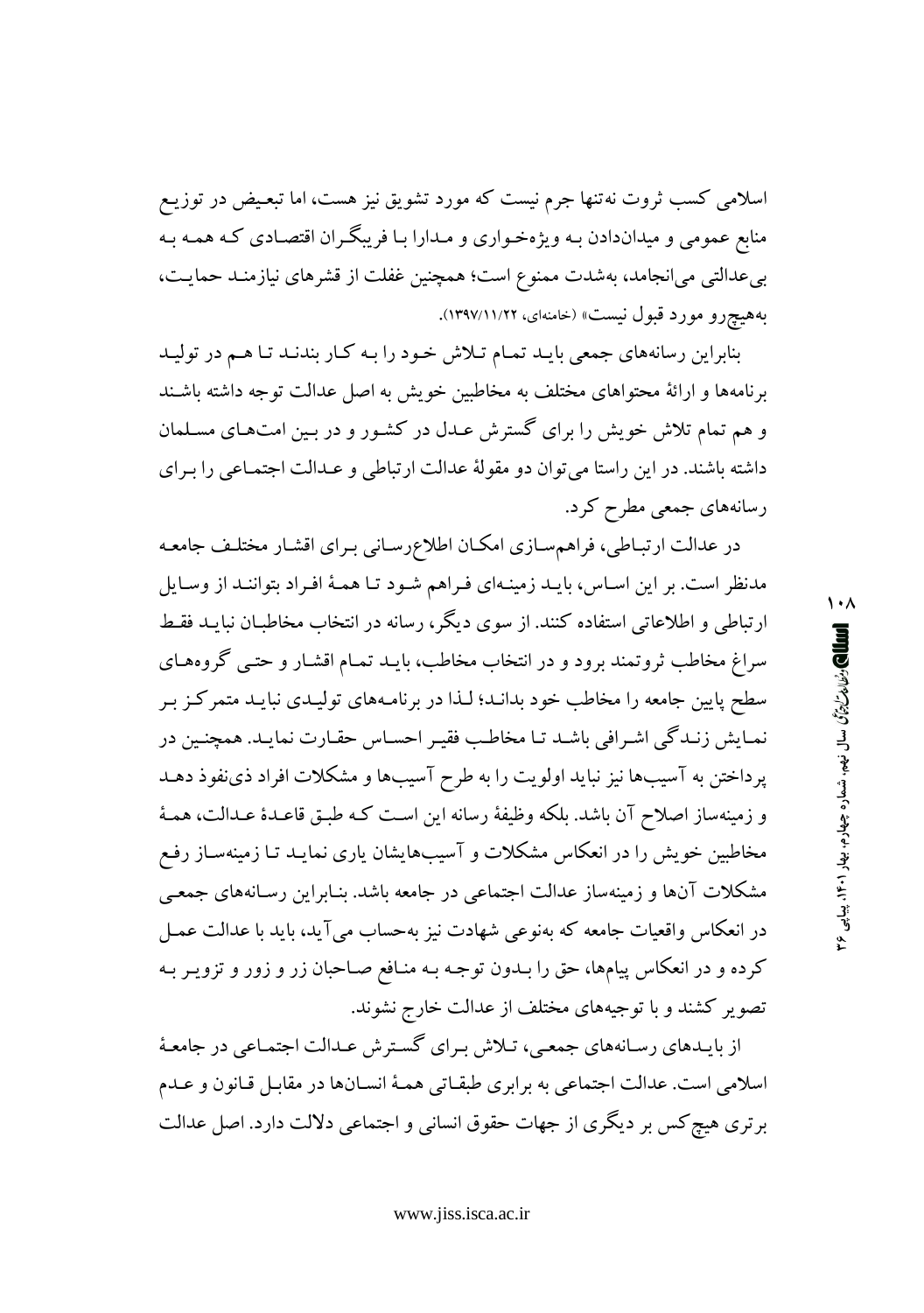اجتماعی شامل عدالت فردی، اجتماعی، اقتصادی و سیاسی است. ولی عدالت مطلـوب، عـدالتي اسـت كـه از درون مـردم بجوشـد؛ بنـابراين فراخوانـدن بـه اجـراي عـدالت و نهادینهسازی عدالتمحوری در زندگی مسلمانان از بایـدهای رسـانههای جمعـی اسـت. بناراین رسانههای جمعی با مطالبه گری عدالت از مسئولان و دولتمردان در عرصههای مختلف و نهادینهسازی عدالتگرایی و عدالتخواهی در بین اقشار مختلف مـردم، بایـد چشم بیدار عدالت بوده و جامعه را به سوی رعایت هرچه بیشتر عـدالت در بخش هـای مختلف پیش ببرند.

۸-۳. نظارت گری و فسادستیزی

رسیدن به کمال و تعـالی انسـانی از اهـداف اصـلی جامعـهٔ اسـلامی اسـت و یکـی از سازوکارهایی که برای رسیدن به آن در نظر گرفته شده، آموزهٔ امر به معـروف و نهـی از منکر است که سازوکار نظارتی دین اسلام است و اسلام آن را بهعنوان وظیفـهٔ همگـانی مطرح میٖنماید. امر به معروف و نهی از منکر، تأثیری عمیق و گسترده بر حوزهٔ زنــدگی اجتماعی دارد. این موضوع در جامعهٔ اسلامی، از صدر اسـلام در زمـان پیـامبرﷺ مـورد توجه یاران و اصحاب ایشان و نیز پیشوایان معصومﷺ جهت پاسداری از اصول مکتب، بهمثابـهٔ مـؤثرترین ابـزار و نیـز یـک تکلیـف الهـی بـوده اسـت (کـامرانی، ۱۳۸۰، ص ۶۵). در صورت اجـراي صـحيح آن، ديـن و ارزش هـاي انسـاني در جامعـه زنـده شـده و جامعـهٔ اسلامی خواهـد توانسـت در مسـير عـدالت و پيشـرفت قـرار گيـرد و عـدم اجـراي آن زمینهساز مرگ تدریجی دینداری و امت اسلامی خواهد بود.

امر به معروف و نهی از منکر در چهار سطح قابل طرح است: نظارت مردم بـر مـردم؛ نظارت حکومت بر مردم؛ نظارت مردم بر حکومت؛ نظارت حکومت بـر حکومـت. در بیانیهٔ گام دوم یکی از ابزارهای نظارتی مطرحشده، نظارت حکومت بر حکومت است: «دستگاه<sub>ی</sub> کارآمد با نگاهی تیزبین و رفتاری قاطع در قوای سه گانه حضـور دائـم داشـته باشد و بـهمعناي واقعـي بـا فسـاد مبـارزه كنـد، بـهويژه در درون دسـتگاههاي حكـومتي» (خامنهای، ۱۲۹۷/۱۱/۲۲). یکی از ظرفیتهای رسانههای جمعی بهویژه رسانهٔ ملبی ایـن اسـت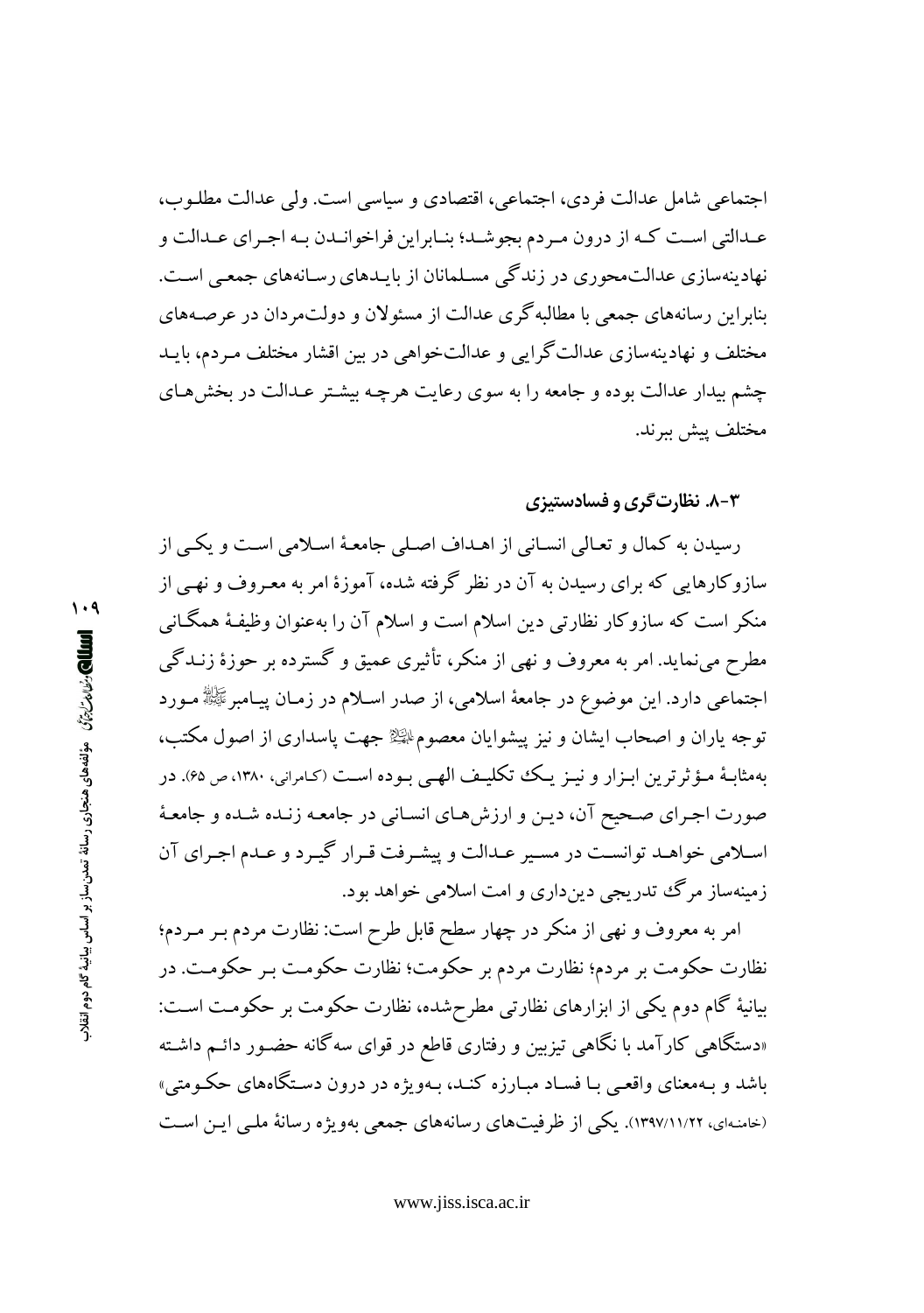که میتواند در ترویج امر به معروف و نهی از منکر و بـهویژه در نظـارت بـر حاکمـان و نظارت بر مردم و ترویج نظارت مردم بر حاکمان نقش آفرینی کند. لذا رسانههای جمعی باید در پیگیری مبارزه با فسـاد بـهویژه فسـاد در دسـتگاههای دولتـی، در حفـظ سـلامت مسئولین نظام اسلامی اثر گذار باشد؛ زیرا از الزامات گــام دوم، حفـظ سـلامت مسـئولین است؛ «وسوسهٔ مال و مقام و ریاست، حتی در علویترین حکومت تاریخ یعنی حکومت خود حضرت امیرالمؤمنین ﷺ کسانی را لغزاند، پس خطر بروز این تهدیـد در جمهـوری اسلامی هم که روزی مدیران و مسئولانش مسابقهٔ زهد انقلابی و سادهزیستی میدادنـد، هرگز بعید نبوده و نیست» و همهٔ مسئولان در نظام اسلامی بایـد مراقـب باشـند تـا در دام فساد نغلطند و «همه بایـد بداننـد کـه طهـارت اقتصـادی شـرط مشـروعیت همـهٔ مقامـات حکومت جمهوری اسلامی است. همه باید از شیطانِ حرص بـر حـذر باشـند و از لقمـهٔ حرام بگریزند و از خداوند دراین باره کمک بخواهند» (خامنهای، ۱۲۹۷/۱۱/۲۲).

رسانه همچنین باید در عرصههای مختلف مثل جلوگیری از فراموشی طبقات محروم جامعـه، ممانعـت از تبعـيض در توزيـع منـابع و امكانـات و ميداننـدادن بـه ويژهخـواران نقش آفرینبی نمایـد. رسـانهٔ ملـی بـا آگـاه سـازی جامعـه از محرومیتهـای موجـود در بخشهای مختلف جامعه، باید برای رفع محرومیتهای موجود از مسئولان مطالبه گری داشته باشد. همچنـین نظـارت رسـانهها را میتـوان در عرصـههای فرهنگـی، اجتمـاعی و سیاسی مورد بررسی قرار داد؛ اما آنچه از ضرورت بیشتری برخوردار است، نظـارت بـر عرصهٔ فرهنگی و تلاش برای انتقال ارزش های دینبی بـه نســل های بعـدی، نهادینهســازی فرهنگ مطلوب و زدودن آسیبهای فرهنگی موجود است.

۰۳-۹. تقویت عزّت ملی، استقلال و آزادی

لازمهٔ رسیدن به اهـداف بـزرگ و تشـکیل تمـدن، ایسـتادگی در مقابـل قـدرتهای بزرگ و مستکبران عالم است. یکپی از مقـولاتی کـه انقـلاب اسـلامی در عصـر کنـونی روی آن تأکید می کند، استکبارستیزی است؛ همچنان که در بیانیهٔ گام دوم آمـده اسـت: «تقابل دوگانهٔ جدید «اسلام و استکبار» پدیـدهٔ برجسـتهٔ جهـان معاصـر و کـانون توجـه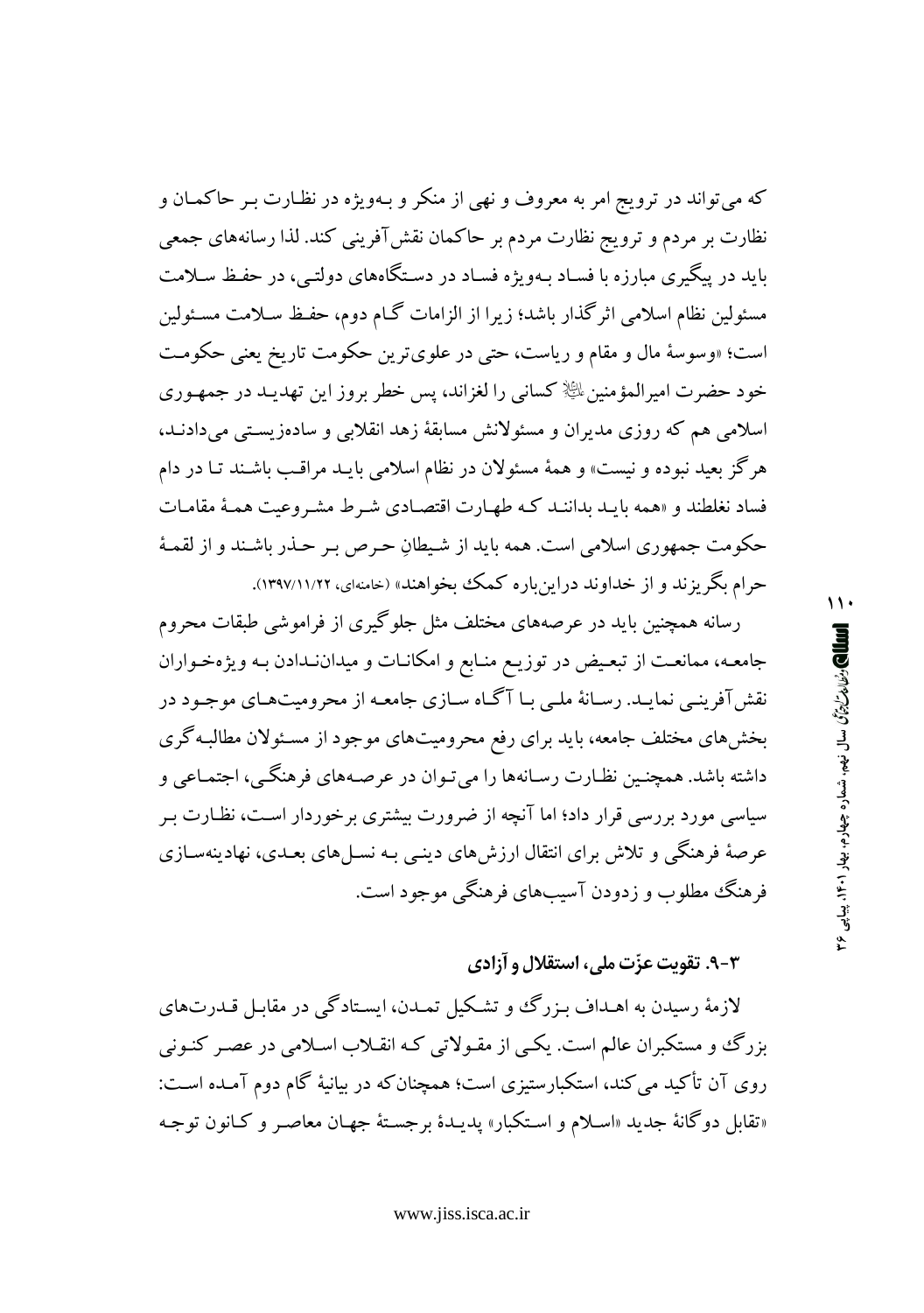جهانیان شد» (بیانیهٔ گام دوم انقـلاب). مســلمانان بایــد عــزت خــود را حفـظ کــرده و در برابـر ديگران ذلت و حقارت نيذيرند. به دليل اهميت اين اصل، واژهٔ عزت، نه بار در بيانيهٔ گام دوم انقلاب تكرار شده است كـه نشـاندهندهٔ اهميـت ايـن واژه در ادييـات رهبـر معظـم انقلاب است. رسانههای جمعی باید در ترویج عدم دوستی با دشمنان اسلام نقش آفرینی کنند و با تبیین ابعاد مختلف برقراری رابطه با دشمنان و ضررهایی که در برقراری ارتباط دوستانه با مستکبرین گریبـانگیر جامعـهٔ اسـلامی میشـود، آنـان را از ورود بـه ارتبـاط حقارتآمیز با کافران نهی کنند. همانگونه که در بیانیهٔ گام دوم آمده است: «جمهـوری اسلامي... به مرزبنديهاي خـود بـا رقيبـان و دشـمنان بهشـدت حسـاس اسـت» (خامنـهاي، ۱۲۹۷/۱۱/۲۲). همین مرزبندی با مستکبران و تقابل با استکبار جهـانی و تـلاش پیگیـر بـرای ارائهٔ الگوی نظام پیشرفته، زمینهساز شکل گیری تمدن نوین اسلامی خواهد بود. استقلال و عدم اطاعت و تبعیت از کافران و قدرتهای زورگو، از آموزههای قرآنی است که در بیانیهٔ گام دوم نیز مطرح شده و از عوامل شکل گیری تمدن نوین اسلامی می باشد.

رهبر معظم انقـلاب همـواره در طـول انقـلاب بـا ارائـهٔ تبيـين صـحيح و اسـلامي از شعارهای اصیل انقلاب، جهت گیری صحیح اسلامی را در تبیین ایـن شـعارها مـورد نظـر داشتهاند. ایشـان در بیانیـهٔ گـام دوم دربـارهٔ تبیـین صـحیح اسـتقلال و آزادی آوردهانـد: «استقلال ملبي بـه معنـي آزادي ملـت و حكومـت از تحميـل و زورگـويي قــدرتهاي سـلطه گر جهـان اسـت و آزادي اجتمـاعي بـهمعناي حـق تصـميمگيري و عمـل كردن و اندیشیدن برای همهٔ افراد جامعه است؛ و این هر دو از جملهٔ ارزشهای اسلامی اند و ایـن هـر دو عطيـهٔ الهـي بـه انســانهايند و هـيچ كـدام تفضــل حكومتهــا بـه مـردم نيســتند. حکومتها موظف بـه تـأمین ایـن دوانـد». از نظـر اسـلام، آزادي یکـي از اصـليترين ارزش۵های نوع بشری به شمار مـی(ود (جعفـری، ۱۳۶۹، ص ۲۳۳). آزاداندیشـی پیش'نیـاز هـر نوع خلاقیت و نوآوری در هر تمدنی است (حاج حسن، ۱۴۱۲ق، ص ۲۴۲).

نظريه يردازان مكتب فرانكفورت معتقد هستند نظام سرمايهدارى، كالاها را بهصورت ىتھاى اقتصادى و فرهنگے ،درمے آورد و از طريـق اسـتانداردكردن آنھـا بـه تحميـل کالاها می پر دازد (محسنی، ۱۳۹۶، ص ۶۴). رسانههای جمعی لیبرالبی نیز با استاندارد کردن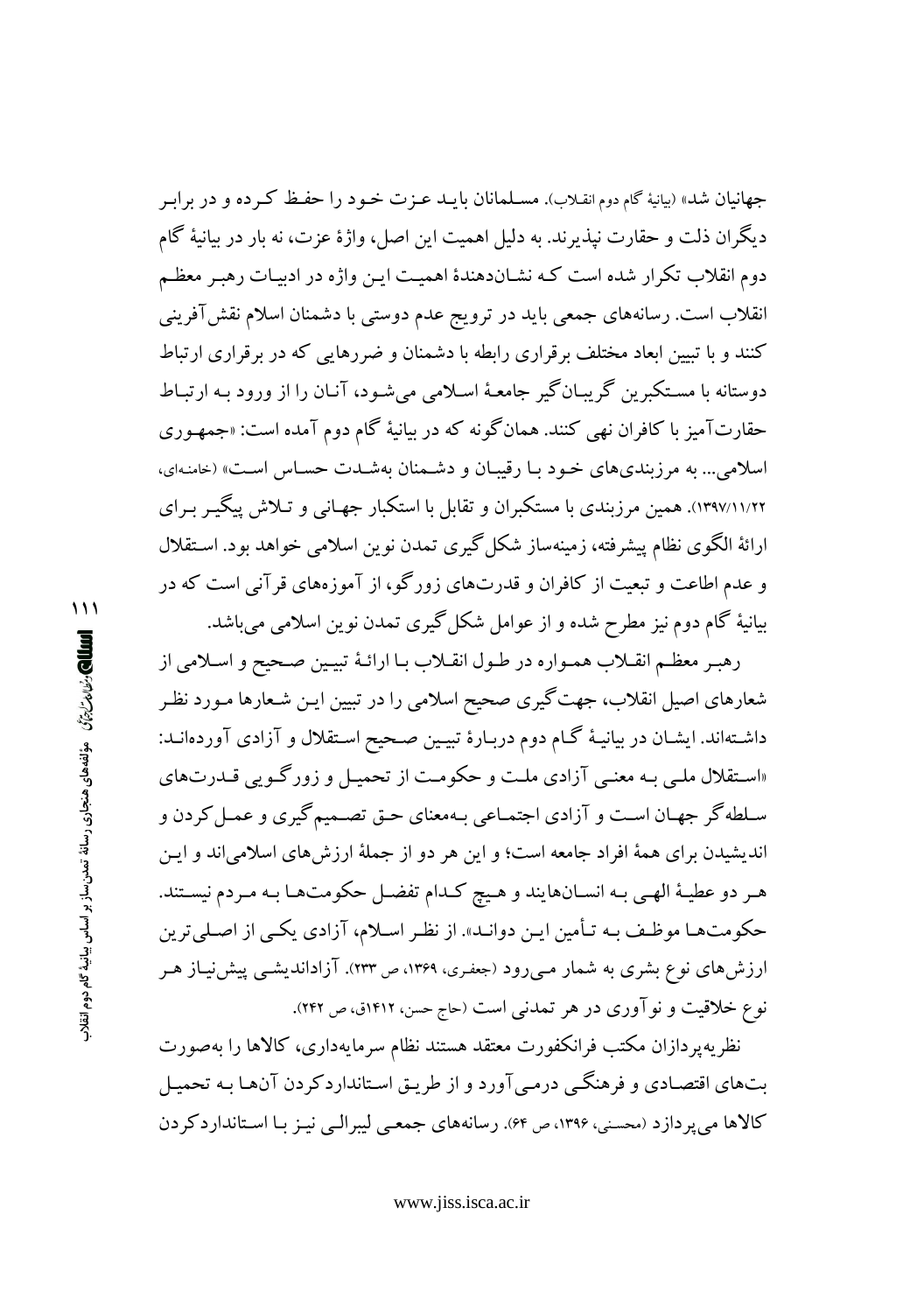فرهنگ تولیدی، آزادی مخاطبان خـود را سـلب کـرده و بـه آن@ا اجـازهٔ اندیشـیدن در امری خـارج از فضـای ایجادشـده را نمی دهـد؛ امـا در رسـانههای جمعـی اسـلامی بابـد زمینههای انتخاب آزادانه و تصمیمگیری فراهم شود. با اسـتناد بـه آیـهٔ «الَّــٰدِینَ یَسْــتَمِعُونَ الْقَوْلَ فَيَتَّبِعُونَ أَحْسَنَهُ أُولئِكَ الَّذِينَ هَداهُمُ اللهُ وَ أُولئِكَ هُمْ أُولُوا الْأَلْباب»؛ « (ممان) كسانى که به سخن (ها) گوش فرا میدهنـد و از نیکـوترین آن پیـروی مـی کننـد؛ آنـان کسـانی هستند که خدا راهنمایی شان کرده و فقط آنیان خردمنداننـد» (زمر، ۱۸). می تـوان بـه ایـن نتیجه رسید که جریان اطلاعات، باید آزاد و همگانبی باشد و همگان باید بتوانند پیامهای مختلف را شنیده و با خردمندی بهترین را برگزیننـد؛ البتـه درجـایی کـه مصـلحت نظـام اسلامی (و بهطریقاولی امت اسلامی) و مصالح مردم مسلمان اقتضا کنـد کـه پیـامی منتشر نشود، لازم خواهد بود که از انتشـار ایـن اخبـار ممانعـت گـردد. همچنـین «آزادی نبايد در تقابـل بـا اخـلاق و قـانون و ارزشهـاي الهـى و حقـوق عمـومى تعريـف شـود» (خامنهای، ۱۲۲/۱۱/۲۲).

رسانههای جمعی اسلامی باید در دو حیطه به این مهم اقدام کنند؛ گام اول این است کـه در تولیـد محتـوای رسـانهای تـا جـایی کـه کـه امکـان پـذیر اسـت، از وابسـتگی بـه مستکبرین رهایی پابند، حال این وابستگی چه در پخش اخبار و تحلیلهای خبـری و چـه در استفاده از تولیـدات رسـانهای غـرب اسـت کـه بهصـورت غیـر مسـتقیم ارزش هـای لیبرالیســتی را بــه مخاطبــان منتقــل می کننــد؛ گــام دوم نیــز تــرویج و گفتمــان ســازی استقلال طلبي بهراي مخاطبـان و سـوقدادن آنـان بـه اسـتقلال طلبي در وجـوه مختلـف اقتصادي، سياسي و فرهنگي است.

تـرويج مؤلفـههاي اسـتقلال اقتصـادي همچـون فرهنـگ بهـرهوري، اصـلاح الگـوي مصرف (سادهزیستی، قناعت و …)، گرایش به مصرف کالاهای داخلبی، احیـای روحیـهٔ جهادی در سازندگی کشـور، اعتمـاد بـه تـوان خـودی، فرهنـگ مشـار کت و تعـاون در توسعهٔ اقتصاد ملی، فرهنگ کار و تلاش، توجه بـه الگـوی پیشـرفت ایرانبی ـاسـلامی در حوزهٔ اقتصاد، اهتمام به خودکفایی در صنعت و کشـاورزی. تـرویج مؤلفـههای اسـتقلال سیاسی مثل پرهیـز از غربزدگـی و خودبـاختگی، گسـترش زمینـهٔ مشـارکت و حضـور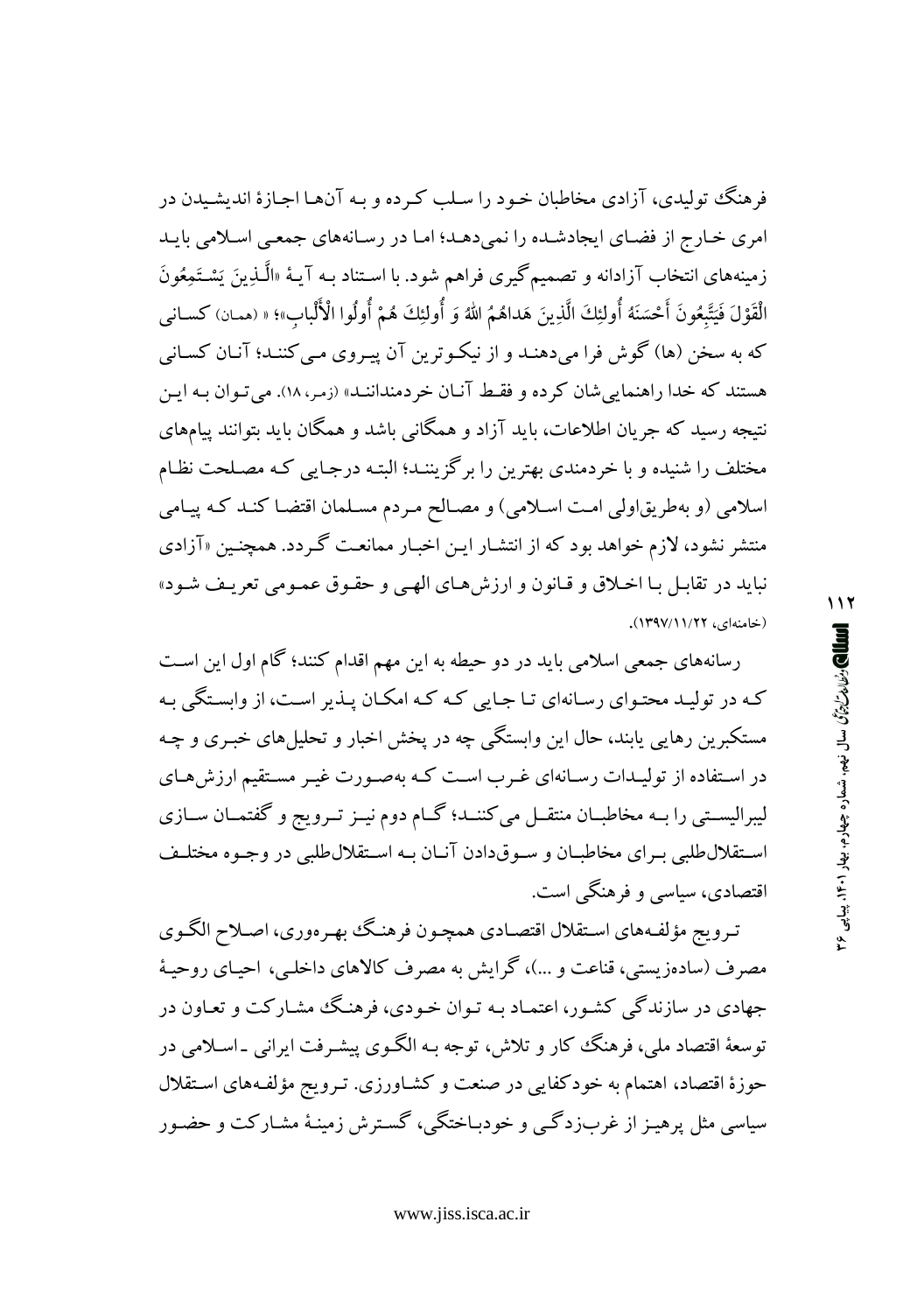مردم، ترجیح مصالح ملی بر منافع فـردی و گروهـی، اعتقـاد و التـزام بـه قـانون اساسـی. ترویج مؤلفههای استقلال فرهنگی همچون پایبندی به ارزشها و سنتهای ملی، جرئت ایستادگی در مقابل سلطهگران، مقابله با تهاجم فرهنگی، فرهنگ جهادی، حفـظ ذخـایر و سرمایههای فرهنگی، عدم خودباختگی فرهنگی و جلب مشـارکت عمـومی در حـوزهٔ فر هنگک (ن.ک؛ دبیر خانهٔ شورای عالمی انقلاب فرهنگی، ۱۳۸۹).

#### ۰-۱۰-۳ ترویج مجاهدت در همهٔ عرصهها

بدون تردید پایهگذاری، تکـوین و گسـترش تمـدنها فقـط در پر تـو تـلاش مسـتمر انسانها میسر است و یکی از شاخصههای بارز تمدنها، تلاش و کوشش مستمر افراد آن است. در آموزههای اسلامی این تلاش مستمر مـورد توجـه تـام قـرار گرفتـه و از آن بـا عنوان مجاهدت یاد شده است که تأثیری بس عظیم در رشد و دوام تمدن اسـلامی دارد. این مجاهدت، مختصات مربوط بـه خـود را دارد كـه در هـیچ تمـدنی مسـبوق بـه سـابقه نیست (زمانی محجوب، ۱۳۹۶). در بیان مقام معظم رهبـری، واژهٔ مجاهــدت واژهای راهبـردی است که با توجه به آثار عمیق آن در رشد و دوام تمدن نـوین اسـلامی، در مناسـبتهای مختلف همه را به مجاهدت در همهٔ امـور دعـوت كردهانـد (اكبـرى و رضـايي، ١٣٩٤، ص ٩۶). «جَهاد» به معنای کوشش است و شامل هر نوع تلاش در راه خدا مـیشـود؛ ماننـد جهـاد نظامی و مبارزه با دشمنان اسلام، جهاد فرهنگی و تلاش در راه اعتلای علمی و فرهنگـی مسلمانان، جهاد با نفس و مبارزه با هوس های سرکش درون و جهاد سـازندگی و تـلاش در راه پیشرفتهای فنی و ساختن زندگی بهتـر بـرای مسـلمانان و امـداد مـادی بـه آنـان (د ضایی، ۱۳۸۷، ج۱۶، ص ۱۱۳).

جهادگری، آمادگی همیشگی بـا بـه کارگیری تمـام تـوان بـرای مقابلـه بـا دشـمن و ساخت درونی نظام در مقابل دشمن است. جهادگری، یکی از مفاهیم محوری بیانیهٔ گـام دوم می باشد و در بخشهای مختلف بیانیه مورد تأکید قرار گرفته است و از تعبیر «جهـاد بزرگ برای ساختن ایران اسلامی بزرگ، استفاده شـده اسـت. رهبـر معظـم انقـلاب بـه جوانان توصيه مي كنند: «نگاه انقلابي و روحيهٔ انقلابي و عمل جهادي را به كـار بندنــد و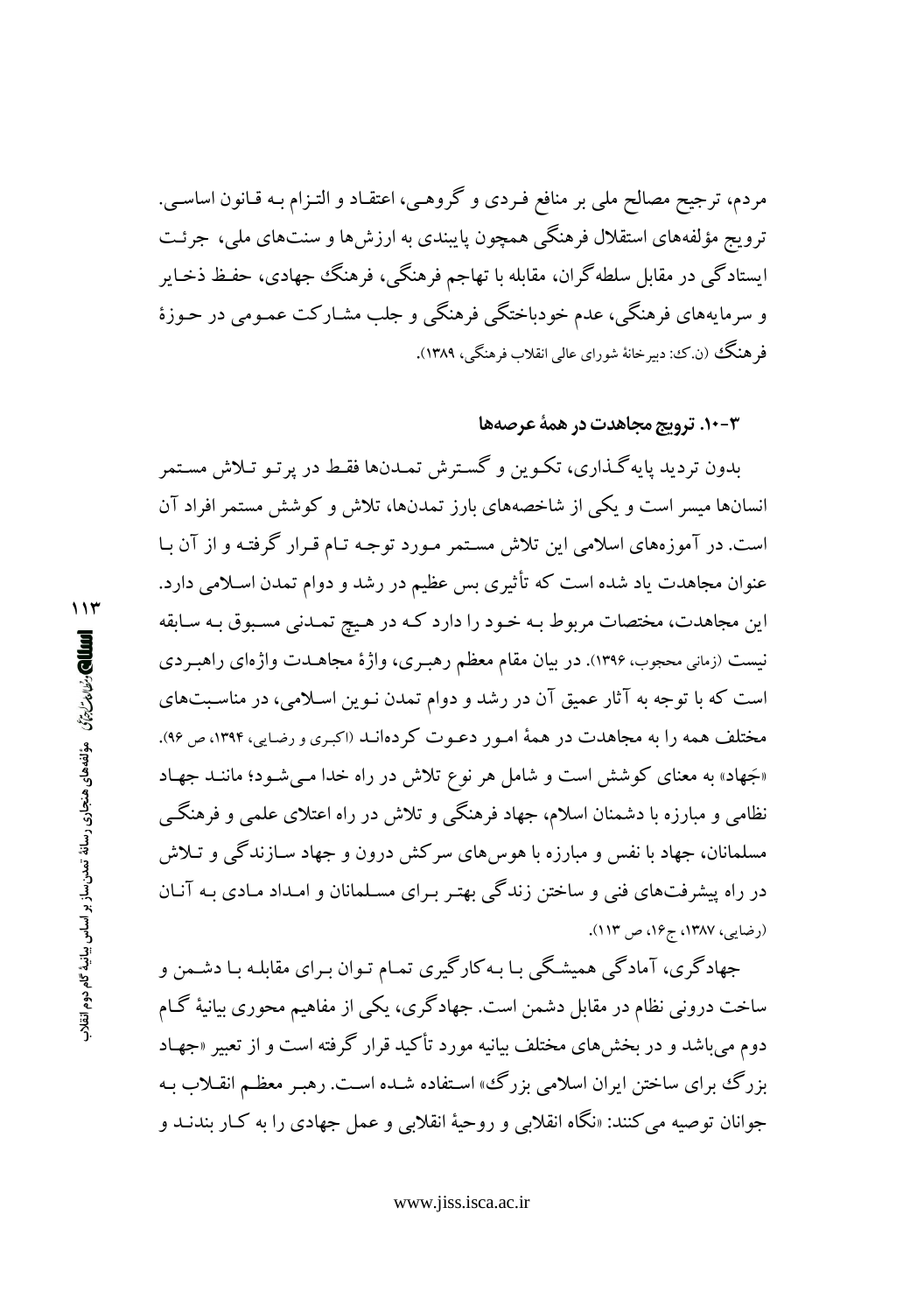ایران عزیز را الگوی کامل نظام پیشـرفتهٔ اسـلامی بسـازند» (خامنـهای، ۱۳۹۷/۱۱/۲۲). بـه نظـر ايشـان «همـهٔ راهحل هـا در داخـل كشـور اسـت» (خامنـهاي، ١٣٩٧/١١/٢٢). و مـا ظرفيتهـاي استفادهنشدهٔ فراوانی داریم که «همتهـای بلنـد و انگیزههـای جـوان و انقلابـی خواهنـد توانست آنها را فعال و در پیشرفت مادی و معنوی کشور به معنبی واقعبی جهش ایجاد کنند» (خامنهای، ۱۳۹۷/۱۱/۲۲)، اما شرط موفقیت این است که جوانان «بایـد بـا همـت و هشیاری و سرعت عمل و ابتکار» این راه را طی کنند (خامنهای، ۱۲۹۷/۱۱/۲۲).

بنابراین رسانههای جمعی در گـام دوم انقـلاب، هـم بایـد تـلاش مجاهدانـهای بـرای تحقق اهداف بیانیهٔ گام دوم داشته باشند و هم برای ایجاد روحیـهٔ تـلاش و مجاهــدت در بین اقشـار مختلـف مـردم تـلاش كننـد. رسـانه بايـد عرصـههاي مختلفـي را كـه نيـاز بـه مجاهدت در آنها بیشتر است، به مخاطبین خـود ارائـه نمایـد تـا زمینـهٔ حرکـت جوانـان درآن عرصهها را فراهم كند؛ با سـاخت برنامـههاي مختلـف، علـل كمكـاري در بعضـي حوزهها را با حضور کارشناسان مختلف بررسی کرده و راهکارهای ایجاد شـور و نشـاط و کار و تلاش گسترده را در بخشهای مختلف فراهم نماید.

## ۰۱-۳. ترویج سبک زند*گی* اسلامی

هر جامعهای برای گامبرداشتن در مسیر تمدنسـازی، نیازمنـد فرهنگـی پویـا و بـومی است که شاخصههای ارتباطات و رفتار اجتماعی و سبک زیستن را که برگرفته از تفسیر انسانها از زندگی است، دارا باشد. مقام معظـم رهبـری سـبک زنـدگی را محـور اصـلی تمدن نوین اسلامی میدانند: «بخش حقیقی، آن چیزهایی است کـه مـتن زنـدگی مـا را تشکیل میدهد که همان سبك زندگی است ... این، بخش حقیقی و اصلی تمـدن اسـت؛ مثـل مسـئلهٔ خـانواده، سـبک ازدواج، نـوع مسـکن، نـوع لبـاس، الگـوي مصـرف، نـوع خوراک، نوع آشپزی، تفریحات، مسئلهٔ خط، مسئلهٔ زبان، مسئلهٔ کسب و کـار، رفتـار مـا در محل کار، رفتار ما در دانشگاه، ... سـفرهای مـا، نظافـت و طهـارت مـا، رفتـار مـا بـا دوست، رفتـار مـا بـا دشـمن، رفتـار مـا بـا بيگانـه» (خامنـهاي، ۱۳۹۱/۰۷/۲۳). از سـوي ديگـر، «سیاستمداران غربی … به دنبـال سلیقهسـازی و تـرویج سـبکـُ زنـدگی غربـی در سـایر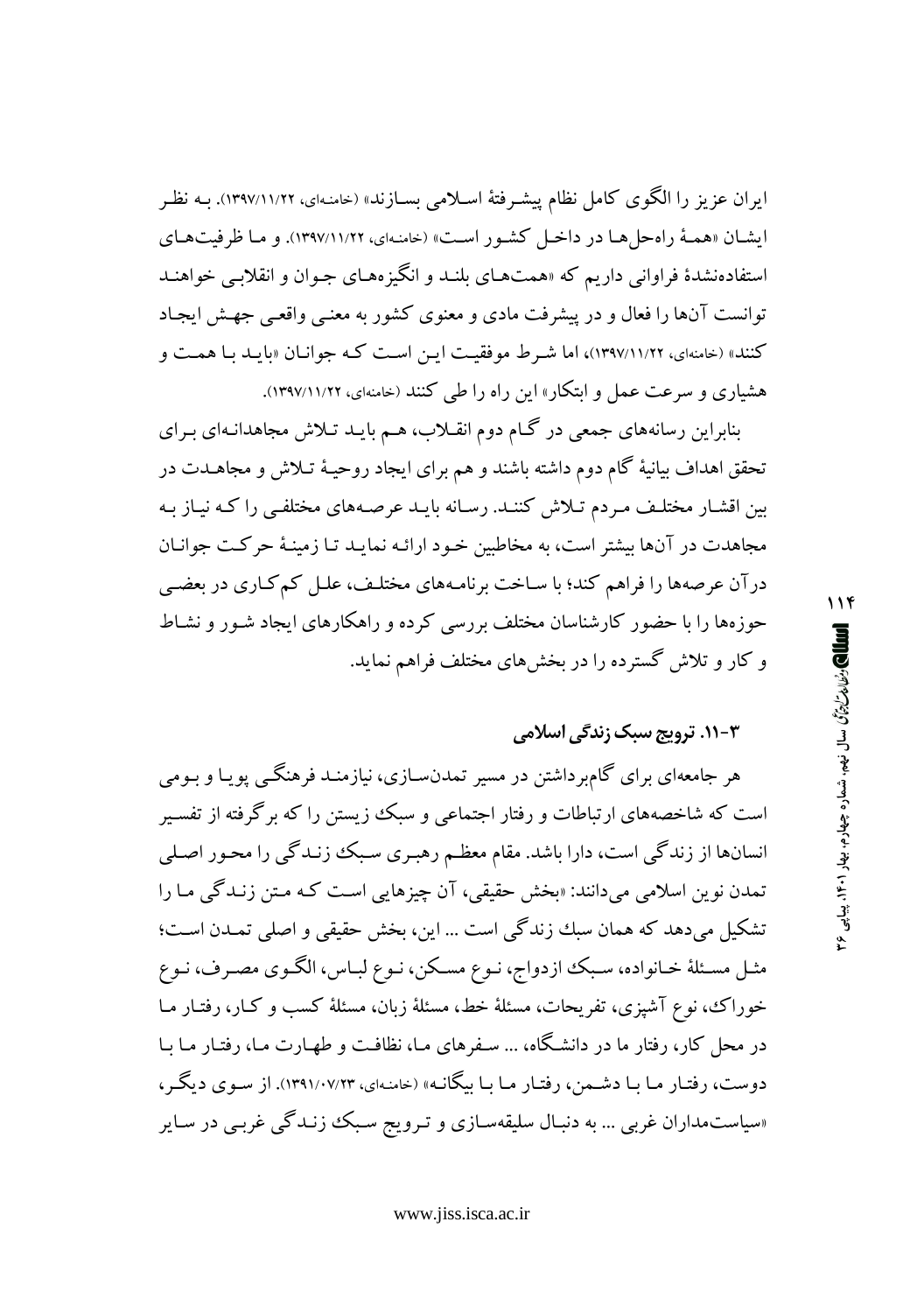جوامع هستند» (خامنهای، ۱۳۸۳/۰۳/۲۲) و «تلاش غـرب در تـرویج سـبک زنـدگی غربـی در ایران، زیانهای بی جبران اخلاقی و اقتصادی و دینی و سیاسی بـه کشـور و ملـت مـا زده است؛ مقابله با آن، جهادي همهجانبه و هوشمندانه مي طلبد كه بـاز چشـم اميـد در آن بـه شما جوانها است» (بيانيهٔ گـام دوم انقـلاب). بنـابراين بـراي تحققبخشـيدن بـه تمـدن نـوين اسلامی، نیازمند سبک زندگی ایرانی اسلامی هستیم.

یکـي از بايـدهاي اصـلي رسـانههاي جمعـي، توجـه بـه سـبک زنـدگي اسـلامي در بخش های مختلف فعالیتهای رسانهای است. از آنجایی که کـارکرد اصـلی رسـانه، سرگرمی است، لذا در برنامههای ساختهشده، خواسته یا ناخواسته تأثیرات غیر مستقیم بـر سبک زندگی مخاطبان دارد. بنابراین ضروری است که رسانهها بـا توجـه جـدی بـه ایـن مسئله و برنامهریزی دقیق برای ترویج سبک زنـدگی اسـلامی در عرصـههای مختلـف و مبارزه با سبک زندگی غربی، در این زمینه نقشآفرینی کنند.

# نتىجەگىرى

پس از مطالعهٔ دلالت پژوهی بیانیـهٔ گـام دوم انقـلاب و اسـتخراج چهـل مؤلفـه هنجـاری، مؤلفههای بااهمیت که مشخص کنندهٔ بایدها و نبایدهای فعالیت رسـانههای جمعـی بـرای تمدنسـازي در گـام دوم انقــلاب هسـتند اسـتخراج شــدند. ايــن مؤلفـهها عبارتنــد از: توحیدمحوری و ایمان عمیق، امیدبخشی نسبت به آینده، جوانگرایی و امیـد بـه جوانـان در ايجاد تحولات پيش رو، علمگرايبي و پژوهش محـوري، تقويـت معنويـت و اخـلاق، تـرويج شـكوفايي و پيشـرفت اقتصـادي، گفتمانسـازي عـدالتخواهي، نظـارت گري و فسادستیزی، تقویت عزت ملی، استقلال و آزادی، ترویج مجاهـدت در همـهٔ عرصـهها و ترویج سبک زندگی اسلامی. بـرای تحقـق بیانیـهٔ گـام دوم انقـلاب و زمینهسـازی بـرای تمدن نوین اسلامی، لازم است این بایـدها و نبایـدها مـورد توجـه رسـانههای جمعـی بـه خصوص رسانهٔ ملی باشد. برای نیل به این مقصود باید سند تحول رسـانهٔ ملـی بـر اسـاس بیانیهٔ گام دوم انقلاب تدوین و راهبردهای کلان و برنامـههای عملیـاتی بـرای تحقـق آن ترسیم شود و با مشخص نمودن شـاخص ها و سـنجههای لازم بـر اسـاس قواعـد هنجـاری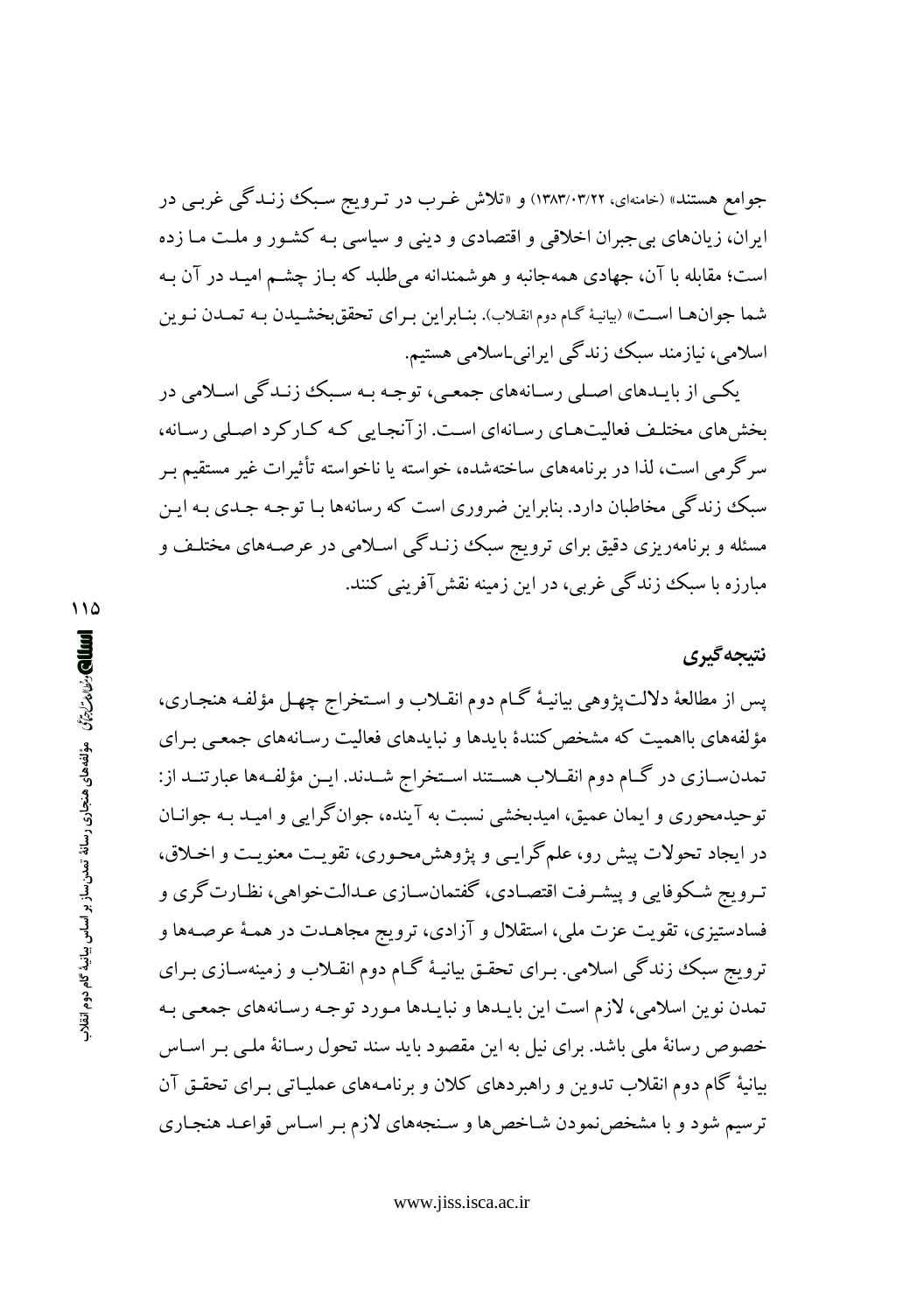مشخص شده، فعالیتهای رسانهٔ ملی مورد بررسبی قـرار گرفتـه و میـزان حرکــت آن بـه سمت وضعیت مطلوب مشخص گردد تا با این ارزیابی هـای سـالیانه و اصـلاح و ارتقـای فعالیتها بر اساس شاخصهای مشخص شده، شاهد نقش آفرینی هرچه بیشتر رسـانهٔ ملـی در گام دوم انقلاب باشیم. ترسیم این مؤلفهها و شاخص ها برای گام دوم در رسـانهٔ ملـی موجب خواهد شد تا با همافزایی با حرکت بخشهای دیگر نظام اسلامی بر اساس بیانیهٔ گام دوم، زمینههای تحقق تمدن اسلامی فراهم شود. البته رسانههای جمعی ظرفیتهـایی نیز برای نهادینهسازی بیانیهٔ گام دوم در بین نخبگان و عموم مردم از قبیـل فرهنگ،سـازی بیانیهٔ گام دوم و ایجاد حس مسئولیت در افـراد و سـازمانهای مختلـف بـرای تحقـق آن دارند و با توجهدادن مخاطبان بـه ایـن بیانیـه میتواننـد مطالبـهگری را در بـین نخبگـان و عموم جامعه ایجاد کنند. مطالبهگری اجتماعی در مورد بخشهای مختلف بیانیه می تواند زمينهساز توجه مسئولان و تحقق مؤلفههاي گوناگون آن در جامعهٔ اسلامي شود.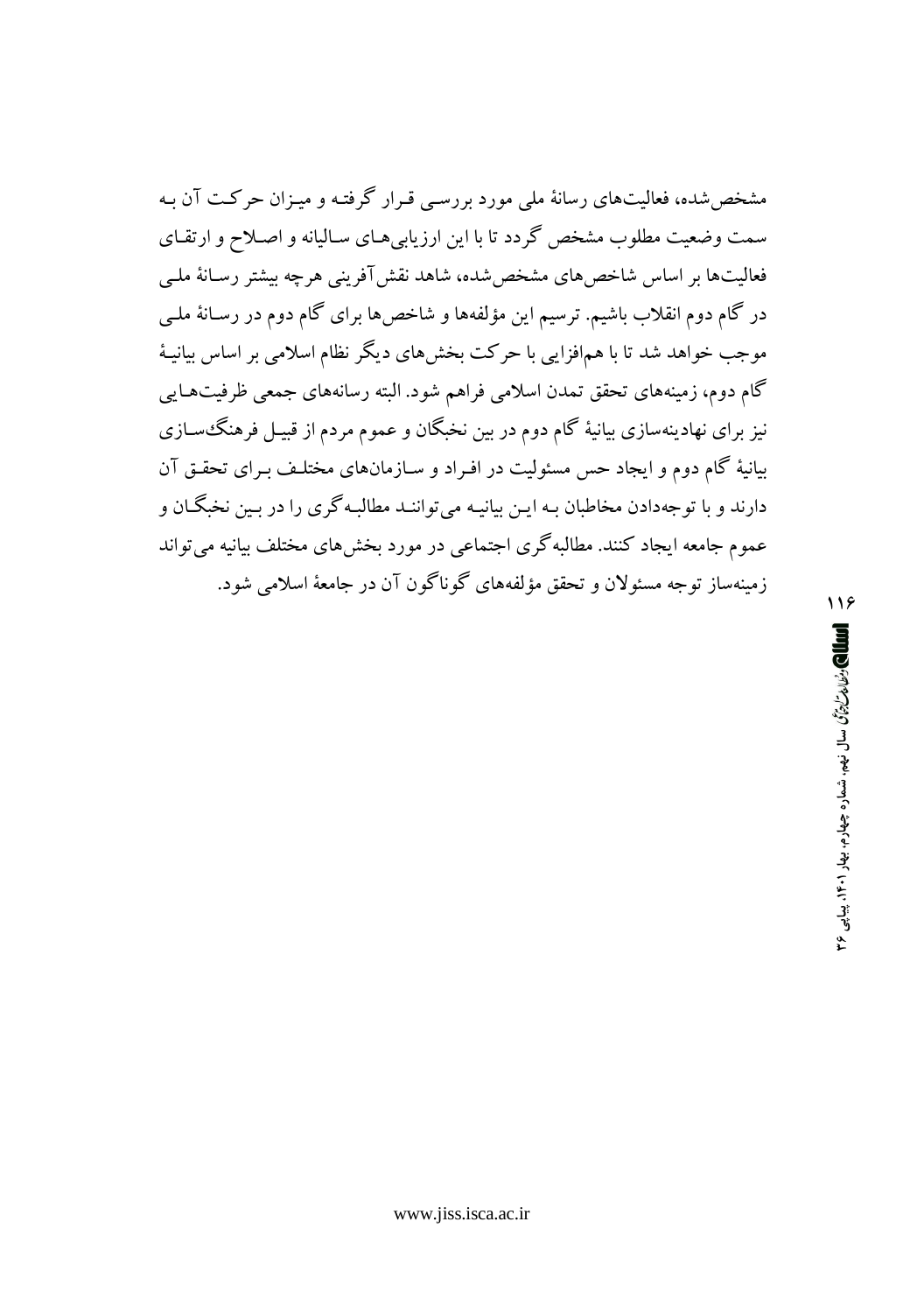#### فهرست منابع

\* قرآن كريم ۱. اکبری، مرتضی؛ رضایی، فریدون. (۱۳۹۴). واکـاوی شاخصـههای تمـدن نـوین اسـلامی در انديشة مقام معظم رهبري. فصلنامة الكوى پيشرفت اسلامي ايراني، (۵)، صص ۸۵–۱۰۸.

- ۲. اوسـوليوان، تـام؛ سـاندرز، دانـم؛ هـارتلي، جـان و فيسـك، جـان. (۱۳۸۵). مفـاهيم كليـدي ارتباطات (مترجم: ميرحسن رئيس;راده). تهران: فصل نو.
- ۳. ترکاشوند، علمیاصغر. (۱۳۸۹). الگوی هنجاری رسانهٔ ملی از دیدگاه رهبران جمهـوری اسـلامی ايران. تهران: دانشگاه امام صادق $\mathbb{R}^d$ .
	- ۴. تمیمی آمدی، عبدالواحد. (۱۳۶۶). غرر الحکم و درر الکلم. قم: دفتر تبلیغات.
	- ۵. جاناحمدی، فاطمه. (۱۳۹۱). تاریخ فرهنگ و تمدن اسلامی. قم: دفتر نشر معارف.
- ۶. جعفری، محمدتقی. (۱۳۶۹). حکمت اصول سیاسی اسلام، ترجمـه و تفسـیر فرمـان مبـارک على ﷺ به مالک اشتر. قم: مؤسسهٔ فرهنگی و اطلاعرسانی تبیان.
- ٧. حاج حسن، حسين. (١٤١٢ق). حضارة العرب في صدر الاسلام. بيـروت: المؤسسـة الجامعيـة للدراسات و النشر و التوزيع.
- ۸ خامنهای، سید علی. (۱۳۸۳/۰۳/۲۲). بیانات در دیدار طلاب مدرسه علمیه آیتالله مجتهدی. برگرفته از: پایگاه اطلاع رسانی مقام معظم رهبری https://b2n.ir/w47273
- ۹. خامنهای، سید علی. (۰۴/۲۹/۱۴۸۸/۰۴). بیانات در سالروز عید سعید مبعث. برگرفتـه از: یایگـاه اطلاع رسانی مقام معظم رهبری https://b2n.ir/d46376
- ۱۰. خامنهای، سید علی. (۱۳۸۹). منشور فرهنگی انقلاب اسلامی. تهران: دبیرخانهٔ شـورای عـالمی انقلاب فرهنگي.
- ۱۱. خامنهای، سید علی. (۱۳۹۱/۰۴/۳۱). بیانات در دیدار شرکت کنندگان در اجلاس جهانی «زنبان و بیداری اسلامی». برگرفته از: پایگاه اطلاعرسانی مقام معظم رهبری https://b2n.ir/q31113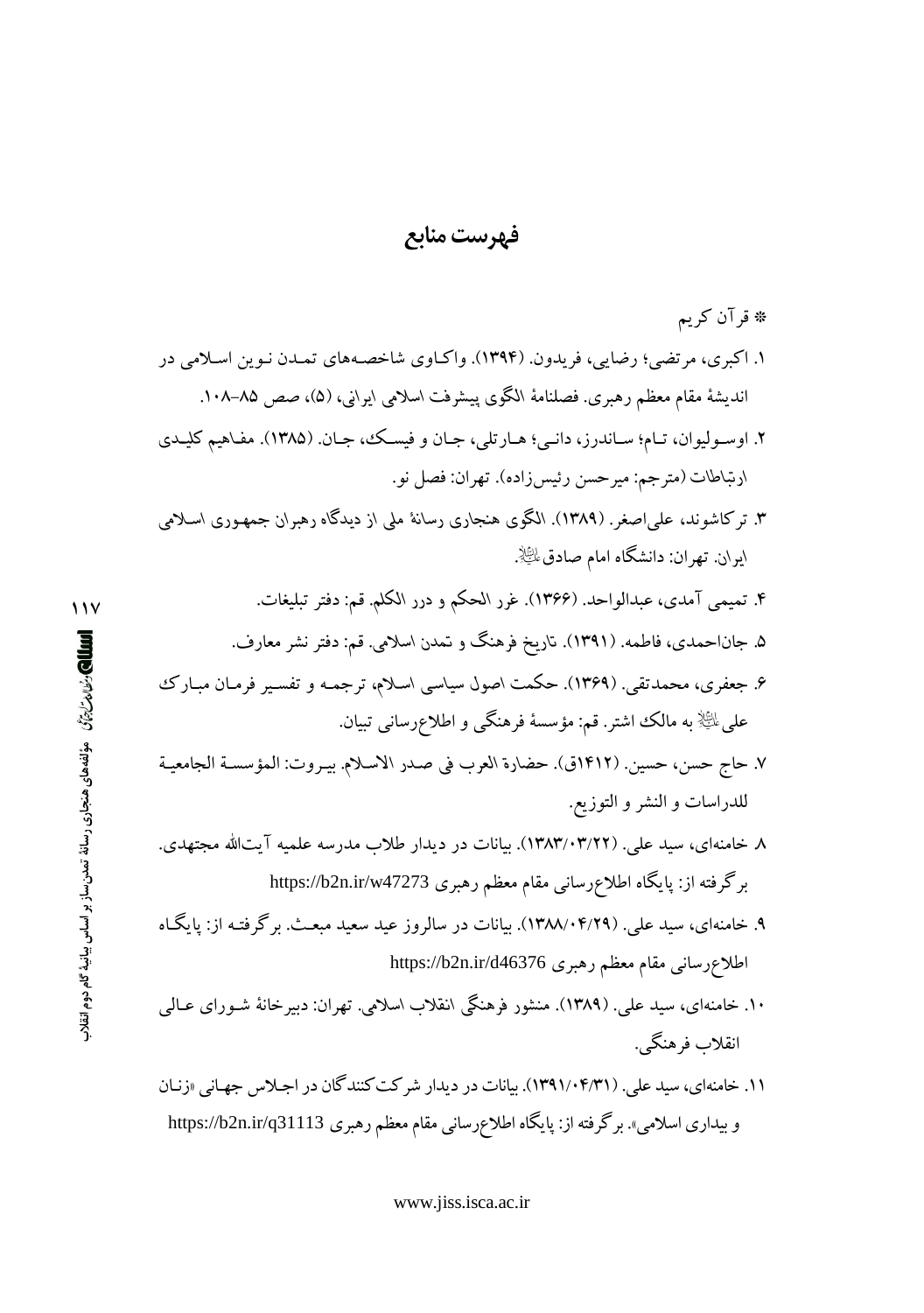- ۱۲. خامنهای، سید علی. (۱۳۹۱/۰۷/۲۳). بیانات در دیدار جوانان استان خراسان شمالی. برگرفته از: پایگاه اطلاعرسانی مقام معظم رهبری https://b2n.ir/g51791
- ۱۳. خامنهای، سیدعلی. (۱۲۹۷/۱۱/۲۲). بیانیه «گام دوم انقلاب» خطاب به ملت ایران. برگرفتـه از: پایگاه اطلاعرسانی مقام معظم رهبری https://b2n.ir/a87526
- ۱۴. دانايي فرد، حسن. (۱۳۹۵). روش شناسي مطالعات دلالت يژوهي در علوم اجتماعي و انساني: بنیانها، تعاریف، اهمیت، رویکردهـا و مراحـل اجـرا. روششناسـی علـوم انسـانی، ۱۲(۸۶)، صص ۳۹ -۷۱.
- ۱۵. دبیرخانهٔ شورای عالمی انقلاب فرهنگی. (۱۳۸۹). شاخصهای راهبردی، ابعـاد و مؤلفـههـای فرهنگی. تهران: شورای عالمی انقلاب فرهنگی.
	- ۱۶. رزاقی، افشین. (۱۳۸۱). نظریههای ارتباطات اجتماعی. تهران: ییکان.
- ۱۷. رضایی اصفهانی، محمدعلی. (۱۳۸۷). تفسیر قرآن مهر (ج۹ و ۱۶). قم: پژوهشهای تفسیر و علوم قرآن.
- ١٨. زماني محجوب، حبيب. (١٣٩۶). مؤلفهها و شاخصهاي تمدن اسلامي. همايش بـين المللي بازخوانی تمدن اسلامی و جهان شهر معنوی با تاکید بر شهر مقدس مشهد.
- ١٩. فرمهيني فراهاني، محسن؛ اشرفي، فاطمه. (١٣٩٣). اصول اخلاق حرفـهاي در نهـج البلاغـه. پژوهشنامه علوی، ۱/۵( )، صص ۶۷ – ۸۶
- ۲۰. قربانی، زینالعابدین. (۱۳۷۰). تاریخ فرهنگ و تمدن اسلامی. تهران: انتشارات دفتر فرهنگ اسلامى.
- ۲۱. محسنبی، منوچهر. (۱۳۹۶). بورسی در جامعهشناسی فرهنگی ایران. تهـران: شـرکت انتشـارات علمي فرهنگي.
- ۲۲. معتمدنژاد، کاظم؛ معتمدنژاد، رویا. (۱۳۸۶). حقوق ارتباطات. تهران: دفتر مطالعات و توسعهٔ رسانهها وزارت فرهنگ و ارشاد اسلامی.
- ٢٣. ملاعباسي، محمد. (١٣٩۵). راه ناهموار تمدن: هفت مقاله دربارهٔ تمدن. تهران: ترجمان علوم انسانى.

111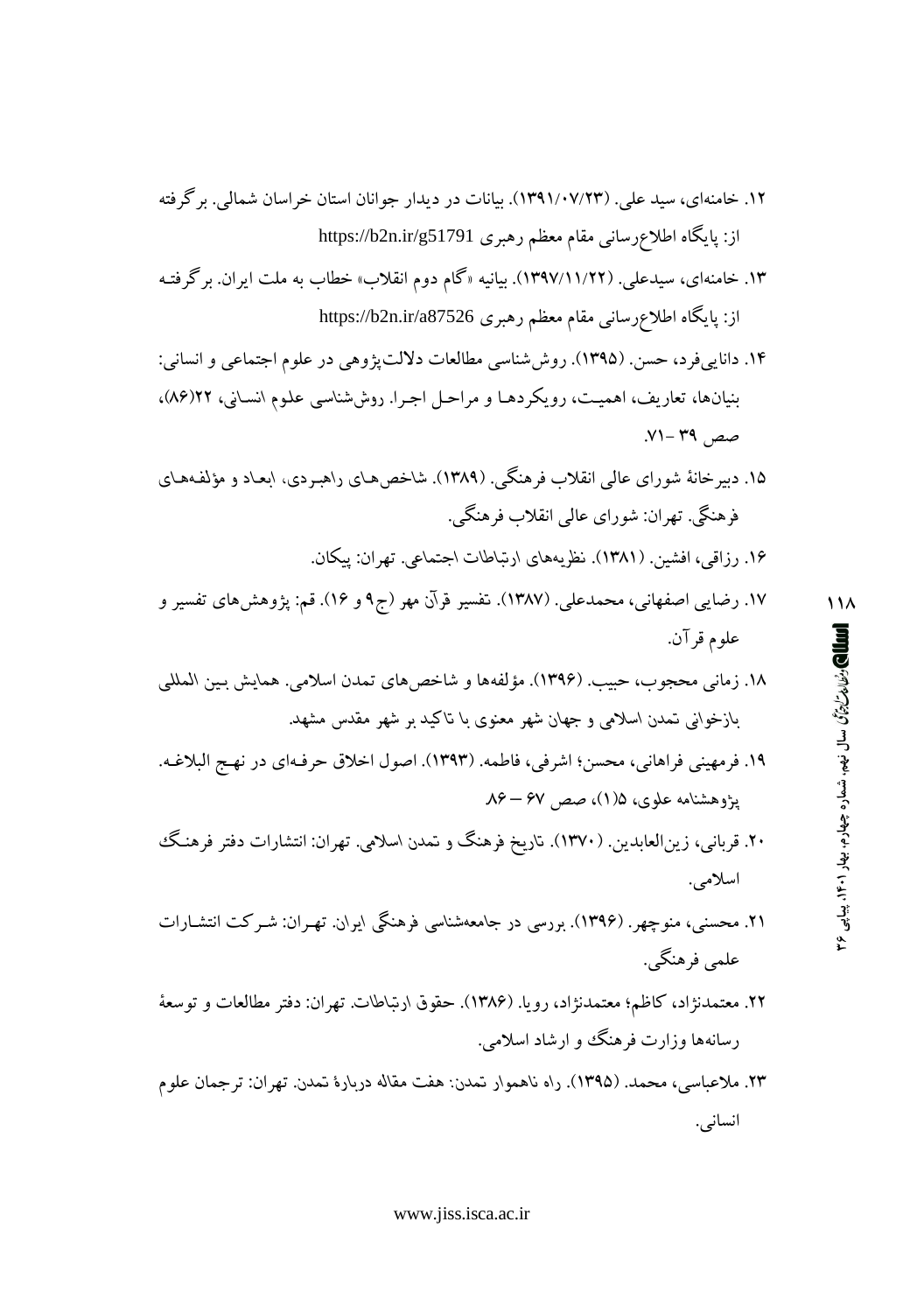۲۵. مهدیزاده، سید مهدی. (۱۳۹۱). نظریههای رسانه، اندیشـههای رایـج و دیـدگاههای انتقـادی. تهران: همشهري.

- 27. Baran Stanley J. and Dennis K. Davis. (2012). Mass communication theory (Foundations, Ferment, and Future). Sixth edition. Wadsworth, Boston.
- 28. Littlejohn Stephen W. and Karen A. Foss. (2009). Encyclopedia Of Communication Theory. Copyright © by SAGE Publications, Inc.
- 29. Siebert, Fred Seaton, Theodore Peterson, Wilbur Schramm. (1963). Four theories of the press. Urbana. University of Illinois press.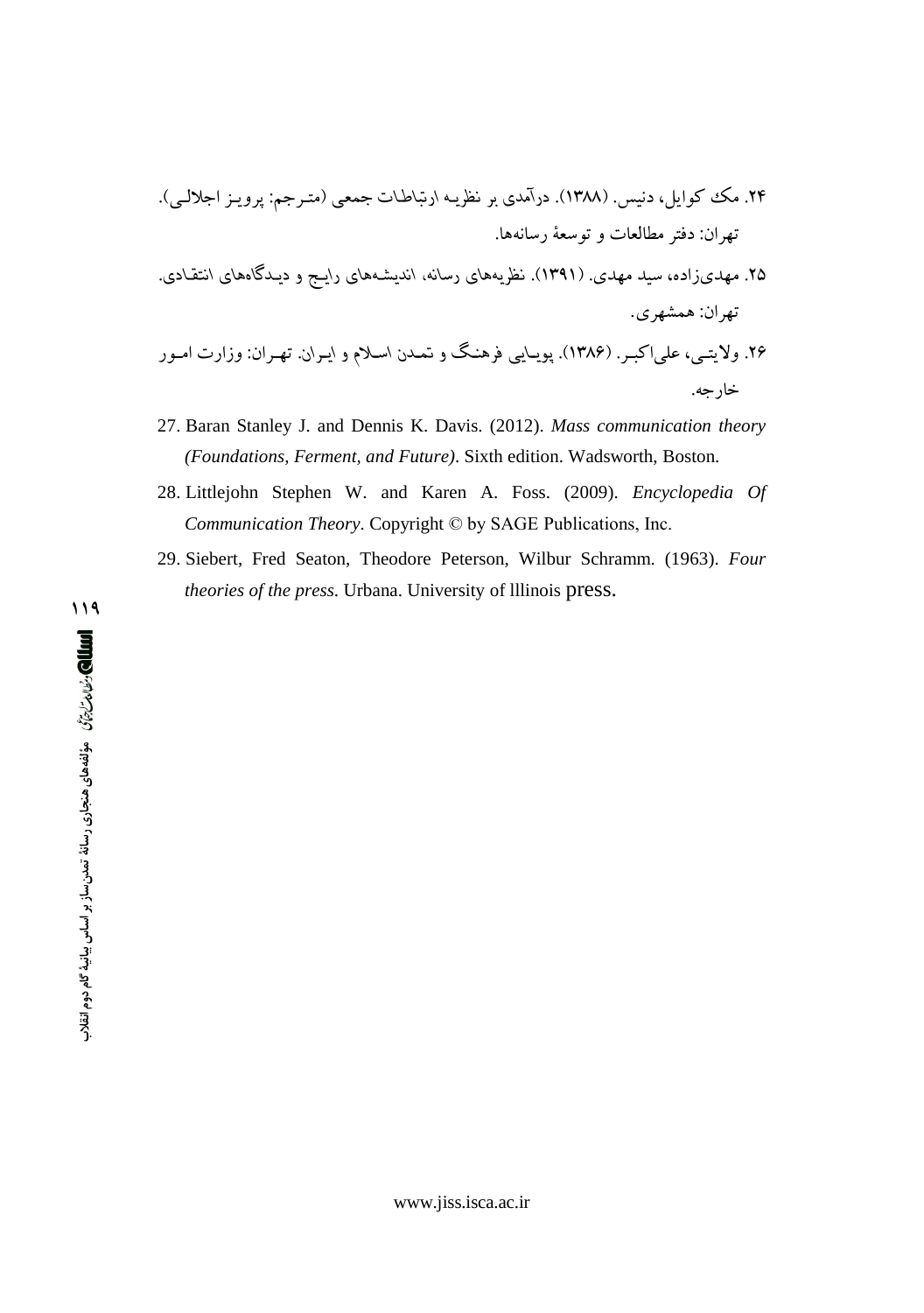#### **References**

- \* The Holy Qur'an
- 1. Akbari, M., & Rezaei, F. (1394 AP). An Analysis of the characteristics of the new Islamic civilization in the thought of the Supreme Leader. *Iranian Islamic Progress Model*, (5), pp. 85-108. [In Persian]
- 2. Baran Stanley J., & Davis, D. K. (2012). *Mass communication theory*. *(Foundations, Ferment, and Future).* 6 th ed.. Wadsworth, Boston.
- 3. Danaeifard, H. (1395 AP). *Methodology of Argument studies in social sciences and humanities: foundations, definitions, importance, approaches and implementation stages*. Methodology of Humanities, 22(86), pp. 39-71. [In Persian]
- 4. Farmahini Farahani, M., & Ashrafi, F. (1393 AP). Principles of professional ethics in Nahj al-Balaghah. *Alavi Research Journal, 5*(1), pp. 67-86. [In Persian]
- 5. Fred Seaton, S., & Peterson, T., & Schramm, W. (1963). *Four theories of the press*. Urbana. University of lllinois press.
- 6. Haj Hassan, H. (1412 AH). *Hazarah al-Arab fi Sadr al-Islam*. Beirut: Al- Mu'asisah al-Jame'iah le Dirasat va al-Nashr va al-Tawzi. [In Arabic]
- 7. Jafari, M. T. (1369 AP). *Wisdom of the political principles of Islam, translation and interpretation of order of Imam Ali to Malik Ashtar*. Qom: Tebyan Cultural and Information Institute. [In Persian]
- 8. Jan Ahmadi, F. (1391 AP). *The history of Islamic culture and civilization*. Qom: Maaref Publishing Office. [In Persian]
- 9. Khamenei, S. A. (1389 AP). *Cultural Charter of the Islamic Revolution*. Tehran: Secretariat of the Supreme Council of the Cultural Revolution. [In Persian]
- 10. Khamenei, S. A. (22/03/1383 AP). *Statements in the meeting of the students of Ayatollah Mojtahed Theological School*. From: Supreme Leader Information Center <https://b2n.ir/w47273.> [In Persian]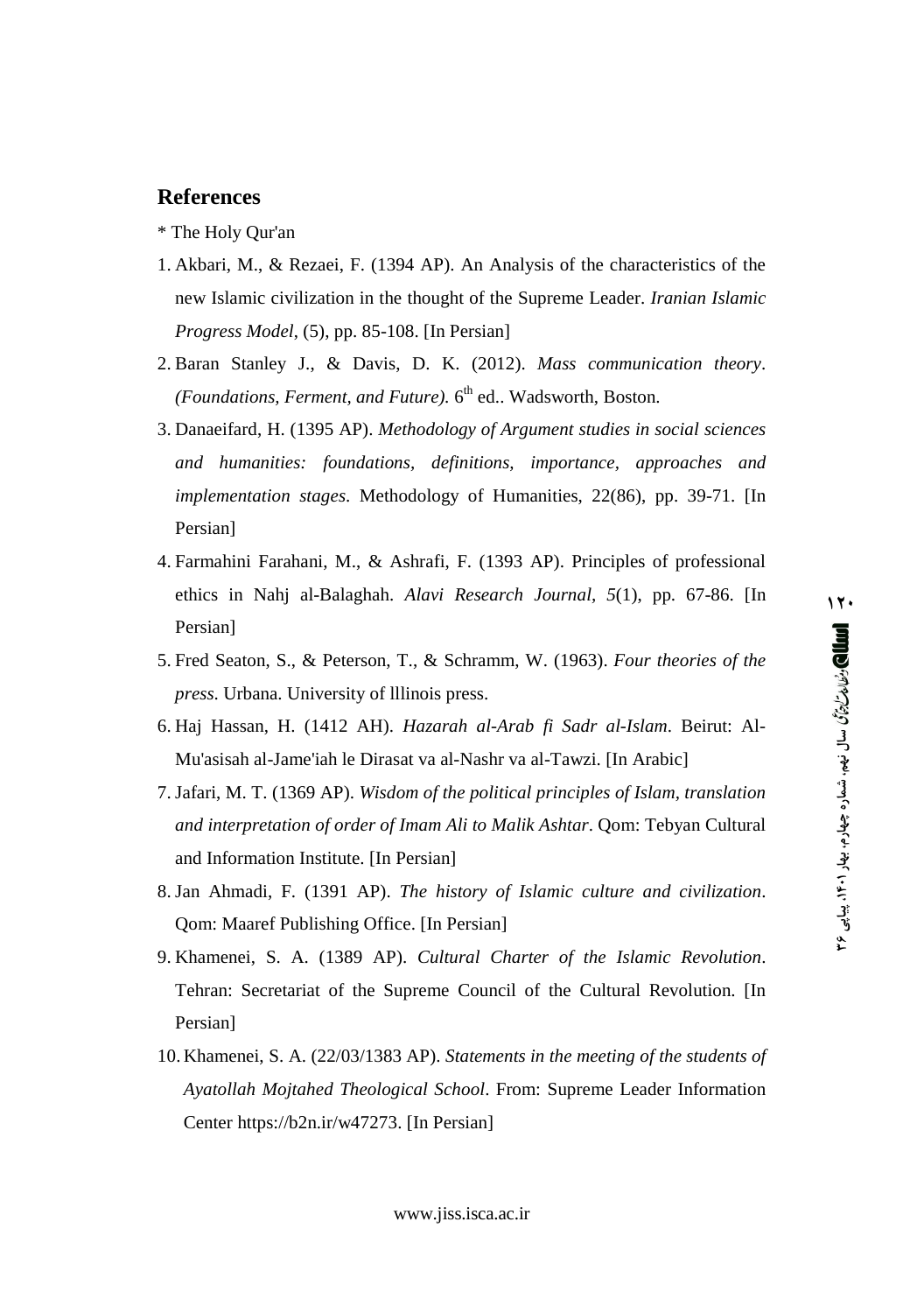- 11. Khamenei, S. A. (22/11/1397 AP). *Statement of "The Second Step of the Revolution" addressed to the Iranian nation*. From: Supreme Leader Information Center <https://b2n.ir/a87526.> [In Persian]
- 12. Khamenei, S. A. (23/07/1391 AP). *Statements in the meeting of the youth of North Khorasan*. From: Supreme Leader Information Center <https://b2n.ir/> g51791. [In Persian]
- 13. Khamenei, S. A. (29/04/1388 AP). *Statements on the anniversary of Eid al- Fitr*. From: Supreme Leader Information Center <https://b2n.ir/d46376.> [In Persian]
- 14. Khamenei, S. A. (31/04/1391 AP*). Statements in the meeting of the participants in the World Summit "Women and Islamic Awakening*". From: Supreme Leader Information Center <https://b2n.ir/q31113.> [In Persian]
- 15. Littlejohn S. W., & Foss, K. A. (2009). *Encyclopedia of Communication Theory*. Copyright © by SAGE Publications, Inc.
- 16. McQuail, D. (1388 AP). *An Introduction to the Theory of Mass Communication*. (Ejlali, P, Trans.). Tehran: Office of Media Studies and Development. [In Persian]
- 17. Mehdizadeh, S. M. (1391 AP). *Media theories, popular ideas and critical views*. Tehran: Hamshahri. [In Persian]
- 18. Mohseni, M. (1396 AP). *A Study in Iranian Cultural Sociology*. Tehran: Scientific and Cultural Publishing Company. [In Persian]
- 19. Motamednejad, K., & Motamednejad, R. (1386 AP). *Communication rights*. Tehran: Office of Media Studies and Development, Ministry of Culture and Islamic Guidance. [In Persian]
- 20. Mullah Abbasi, M. (1395 AP). *The Rough Road to Civilization: Seven Articles on Civilization*. Tehran: Humanities Tarjoman. [In Persian]
- 21. Osolivan, T., & Saunders, D., & Hartley, J., & Fisk, J. (1385 AP). *Key Concepts of Communication*. (Raiszadeh, M. H, Trans.). Tehran: Fasle No. [In Persian]